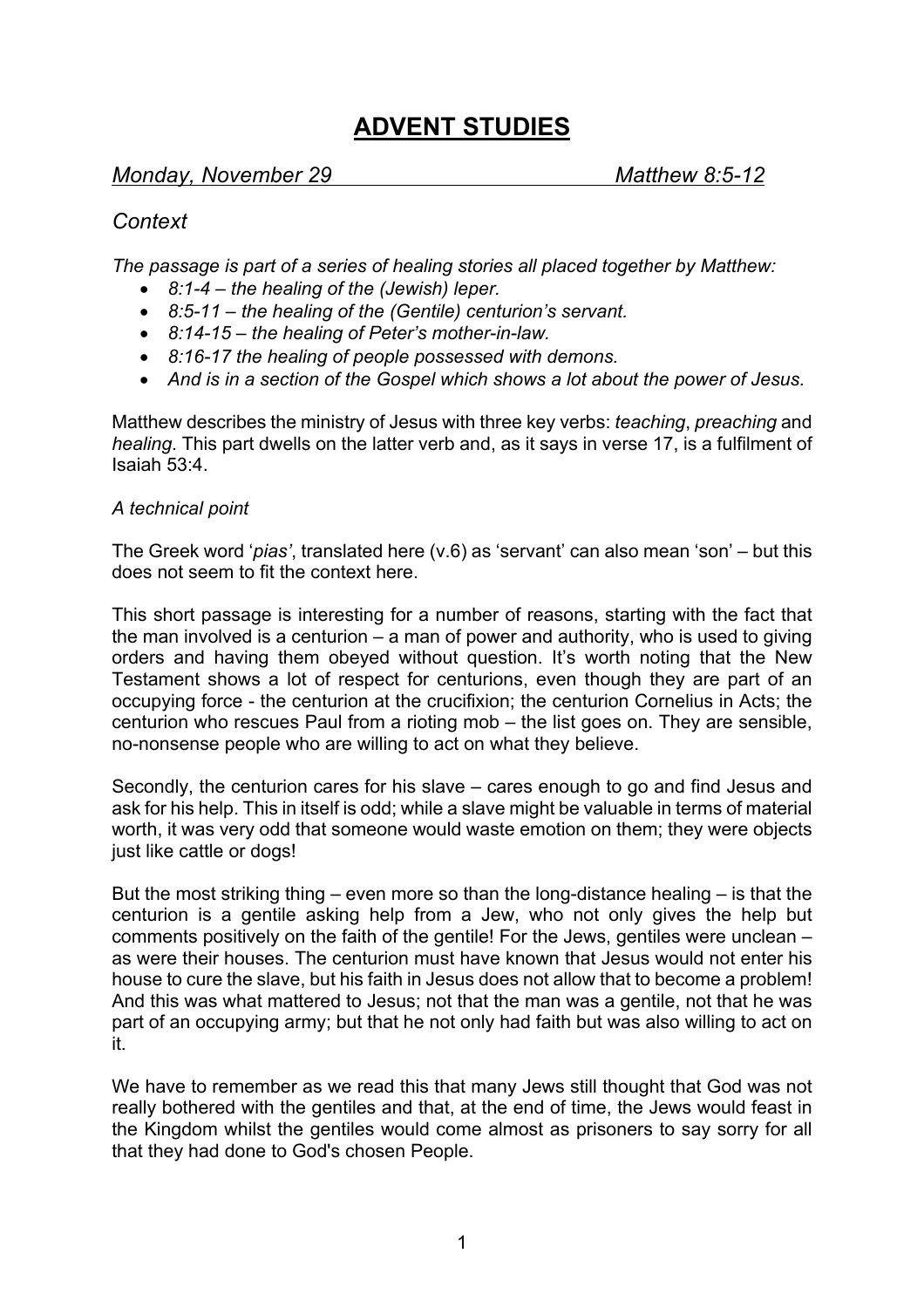At the same time, for many it was enough to just be Jewish, to be born into the nation, the faith. And it is this that Jesus really does not like. For him their is no point claiming to be a part of a faith if you are not willing to live out that faith - being a Jew or a gentile is not the issue; living the faith is!

As we read this, we have to ask ourselves whether we are so different. Do we feel that because we are baptised, because we go to church, because we don't really do anything bad to our friends that that is all we need to do?

\*\*\*\*\*\*\*\*\*\*\*\*\*\*\*\*\*\*\*\*\*\*\*\*\*\*\*\*\*\*\*\*\*\*\*\*\*\*\*\*\*\*\*

### *Tuesday, November 30 Luke 10: 21-24*

## *Context*

*This passage is set in the part of the gospel when Jesus sends out the Seventy to proclaim the Kingdom of God. They return full of excitement and enthusiasm, telling Jesus that even the demons submit to them. And in this we can see a key to an understanding of the Kingdom; being under the rule of God is to be free from those things that seem to bind our lives and burden us. Jesus acknowledges this in verse 18 when he says that he saw Satan "fall from heaven" – the great accuser of humanity, the one who leads rebellion against God – is overthrown.*

He then goes on to explain to the disciples that the Kingdom is not just for the intelligent, the powerful or the wise; if that were the case, most people would have no hope. The continual message of the gospel is that the Kingdom is open to all – the rich, the poor; the powerful, the weak; the wise and the not so wise! It is for the infants who truly want to grow, who want to learn and develop, not for those who feel that they already know it all and have no need for more!

At the same time, Jesus links being a part of the Kingdom with knowledge of God; not just knowledge about God, but true, intimate knowledge. I might know about some celebrity from reading the gossip columns, and watching television; but I could never claim to really know the person intimately. To do that I would have to be with them, talk to them, listen to them – find out about them from the person themselves! And that is the sort of relationship that Jesus wants to share with his disciples.

For Jesus, knowledge of the Father comes through the Son. It is not that the Son, Jesus, teaches people about the Father; it is that by knowing the Son the Father is revealed.

By knowing God, by being willing to enter into a real relationship with him, we will be able to be open to the life – and work – that he wants from us. Without that relationship, we cannot have the strength, or indeed the power, that God promises us though his Holy Spirit.

How do we try to know God? How much time – and effort – do we spend in talking to him and listening to him? Do we spend time in getting to know one major part of his revelation to us – the scriptures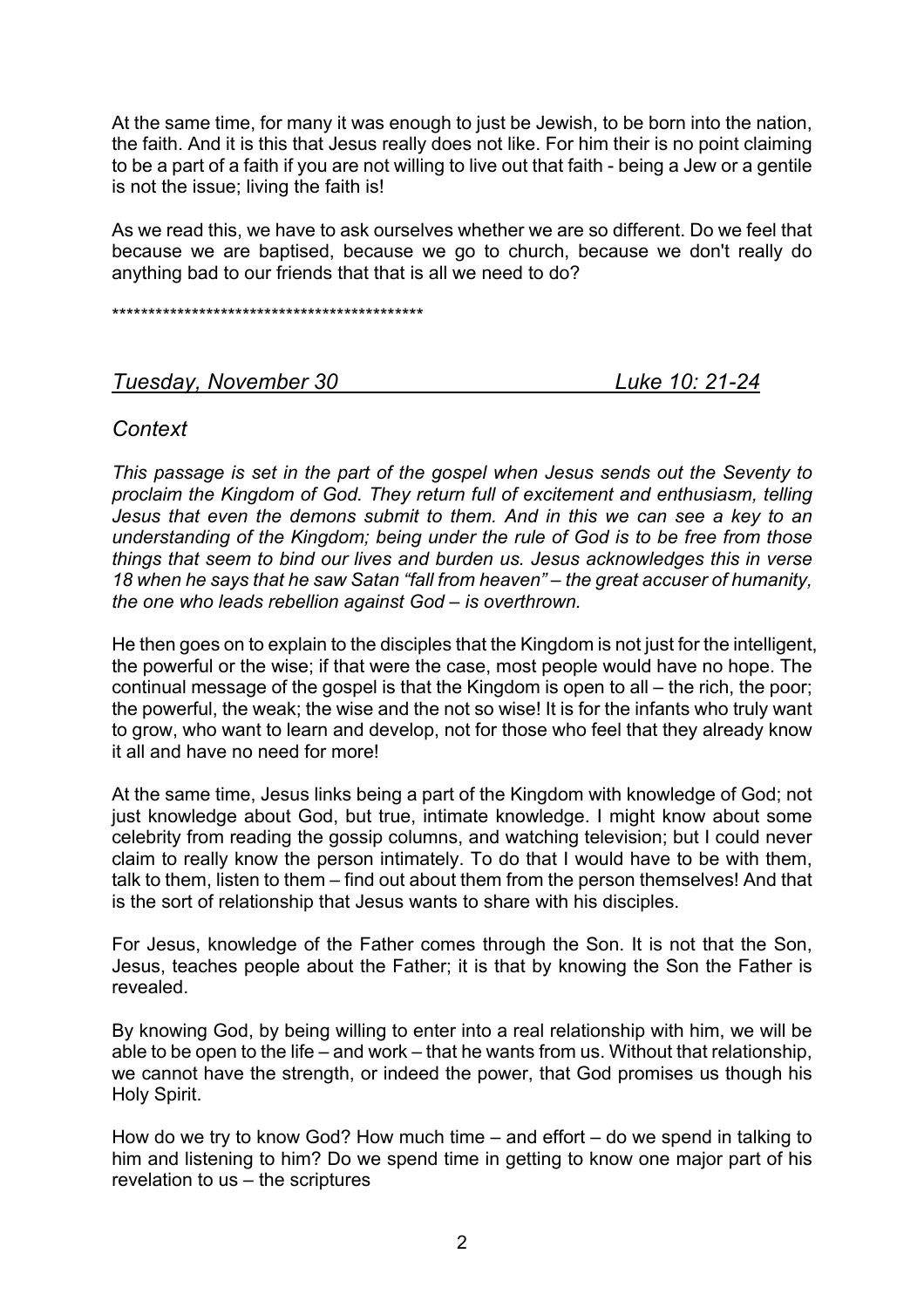## *Context.*

*Chapter 15 begins with Jesus once again attacking the Scribes and the Pharisees as people who failed to follow the truth behind the Law. In verse 21 something extraordinary happens; Jesus talks to and helps a Gentile woman – something unthinkable for a Jewish religious teacher!*

Again this passage is in two parts, and how the two are linked might be seen by how we answer the question, Why does Matthew have a second multitude feeding story? We will come back to that!

The first part deals with Jesus to the crowds who are following him. Note that in verse 29 Jesus once again goes up a mountain and sits down. Just as in the case of the Sermon on the Mount, the mountain will recall to the readers of Matthew's Gospel, from a strong Jewish background, Moses going up the mountain to receive the Law from God. That Jesus sits is a strong indication that what he is about to do is teach. A Jewish teacher would always sit when he was to talk with authority, and this is what Jesus does. But, he does not talk; he acts - he cures and ministers. It is as though the very acts themselves are the teaching, the revelation about the Kingdom of God. We can learn from this; that people will sometimes come to know more about the Kingdom of God by what we do than by what we say.

The word 'disciple' originally meant 'one who sits at the feet of their master, learns his ways and then teaches them to others. If we are to be true disciples, we must learn first to sit and listen, and then be prepared to share in what we have learnt. We cannot act before we have learnt – but we cannot sit for ever!

But one thing to note here is that the crowd is not an 'ordinary' crowd. They praise "the God of Israel" – a phrase which seems to indicate that they are Gentiles! And this gives us the key to the next part of the passage…

Matthew has already had the feeding of the Five Thousand in Chapter 14:13-22, and seems to be repeating himself. But the crowd fed in this passage are the same crowd from verses 29 to 31 – Gentiles. The revelation of the Kingdom now starts to move out beyond the Jews. Note that all the numbers are smaller than in the feeding in Chapter 14; this might indicate that the mission to the Jews is still the priority.

The disciples are just as perplexed as they were during the first feeding; Jesus seems to be asking the impossible of them, and they throw up the practical objection that there is just not enough food! (If you compare the two accounts you will see that in Chapter 14 the disciples offer the food; in Chapter 15, Jesus has to ask them).

The people sit, and the miracle begins!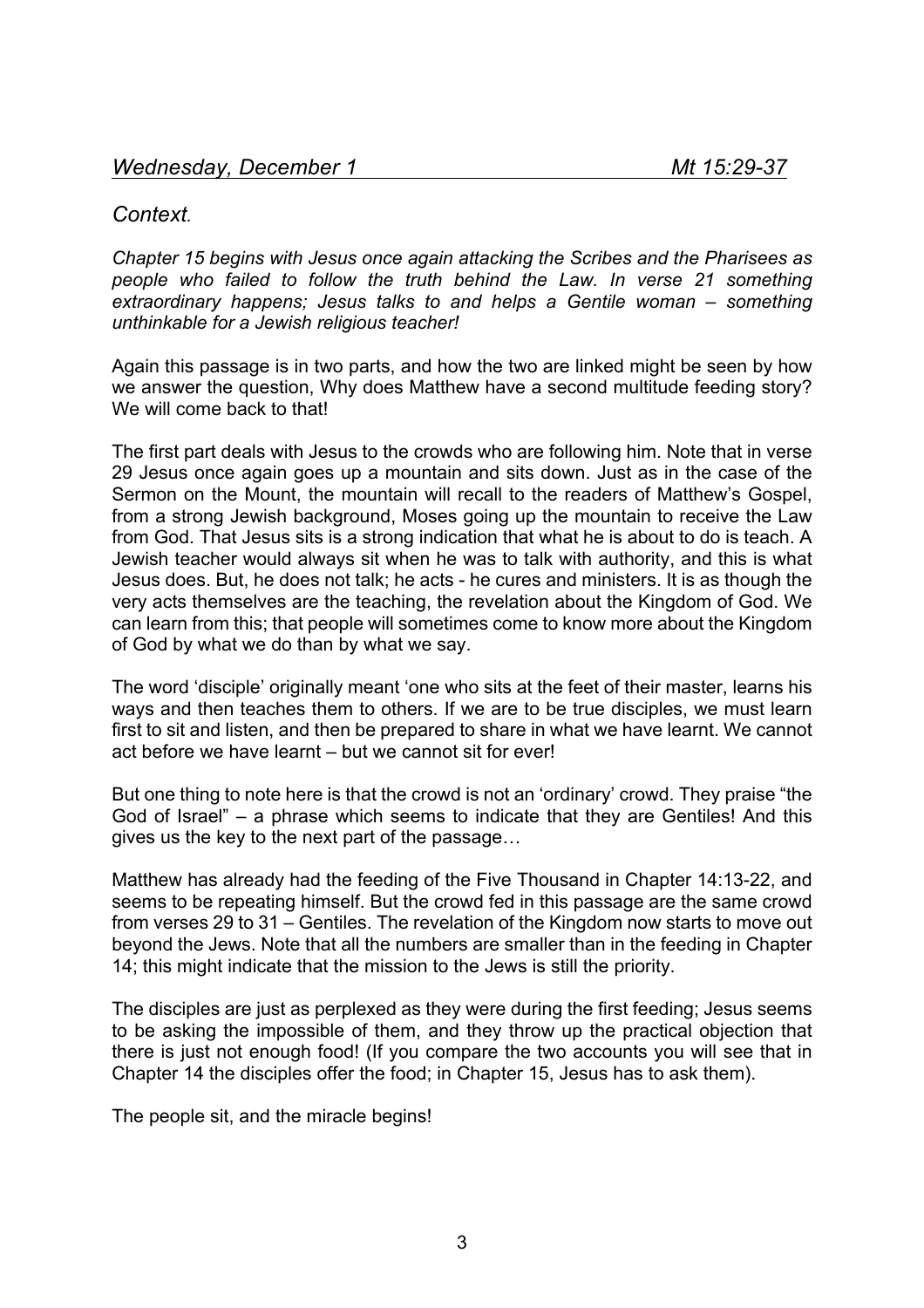### *Three Odd Words*

- v35 the word translated as '*sit'* is actually the Greek word for '*recline'*, the way the ancients ate meals. In a Jewish context it means being at a formal meal. One could translate it as 'the crowd were invited to recline for the festive banquet'.
- v37 '*Filled'* a polite translation; the Greek would be better rendered as '*stuffed'*!
- v37 the word '*basket'* in chapter 15 is different from that used in chapter 14. In chapter 14 the basket is a small one, used by Jews; in chapter 15 it is a large one, like a hamper, more in use by Gentiles.

An essential part of this passage, which is reflected in the other feeding in chapter 14, are the verbs used, and their order: Jesus "*took*"; "*gave thanks*"; "*broke*"; and "*gave*". These are the same words that are used in the Eucharist and reflect the fact that Matthew sees what is happening as a foretaste of what is to come.

For us, the message should be clear. As disciples of Christ we are to continue in his ministry. The resources that we have are always going to be enough, and more than enough, if we use them as Christ wants. If we say that we cannot act because we have too little, we are in danger of ceasing to be disciples!

\*\*\*\*\*\*\*\*\*\*\*\*\*\*\*\*\*\*\*\*\*\*\*\*\*\*\*\*\*\*\*\*\*\*\*\*\*\*\*\*\*\*\*

*Thursday, December 2 Mt 7:21-27*

## *Context*

*This passage comes as part of the Sermon on the Mount.*

It is interesting that this passage does not seem to call into question the ability of people who are not Christians to perform miracles; indeed the early Church never did assume that only followers of Jesus could do such things.

The passage is in two parts, although both parts are linked. The first part (vv 21-24) deals with the whole question of sincerity and motive. What Jesus seems to indicate is that God is more interested in what is inside a person rather than the outward show, which might hide all sorts of thing! On first reading, it might seem a little odd that Jesus is so harsh on those who do good things, even if they are not sincere when they call him 'Lord'. Surely doing good is good enough?

Of course, the key to this lies in the word 'Lord'. To call someone 'Lord' is to put oneself in absolute obedience to that person, to do what they want as opposed to what I want. Jesus' harshness is aimed at those who use the word 'Lord' but have no intention of doing what God wants. Even though they might be doing good, they are doing it for their own sake, and possibly their own glory, rather than God's.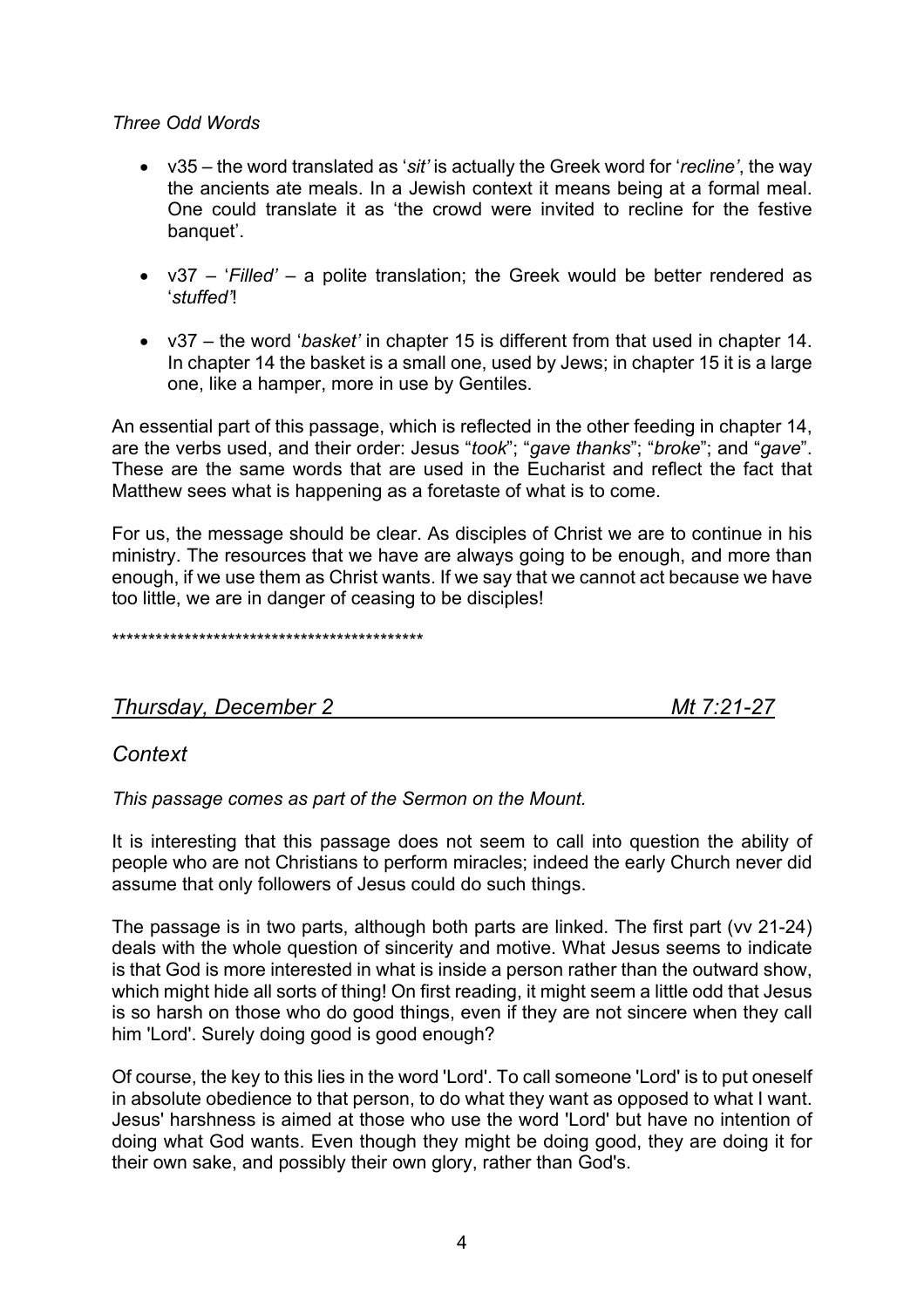Do we ever act like that? Do we ever join in the prayers which call Jesus our Lord, which ask that God's will be done, yet never enter into full obedience? Do we ever think that doing what we think to be good is good enough for God?

The second part of the reading contains a real warning for us, the ones who week by week hear the words of our 'Lord'. We are warned that hearing is not enough! We actually have to act on what we hear, even when it does not suit us or even when it might disrupt our lives and how we think about God!

First of all we have to listen. So often we think that we know a particular passage of scripture, and what it means; we think that we know what the Church teaches; and, because we think that we already know, we stop listening. We must always be willing to hear the word of God afresh in our lives. That is the surest foundation of all that we do.

\*\*\*\*\*\*\*\*\*\*\*\*\*\*\*\*\*\*\*\*\*\*\*\*\*\*\*\*\*\*\*\*\*\*\*\*\*\*\*\*\*\*\*

## *Friday, December 3 Mt 9:27-31*

## *Context*

*This passage is still within that section of the Gospel which deals with the powers of Jesus, and especially his healing power – 9:32-33 deals with the healing of someone mute. Both these events seem to fulfil what was said in Isaiah 35:4-6.*

For Matthew, blindness is a symbol of unbelief. In 15:14, he describes the Pharisees as 'blind guides of the blind'. In the same way, sight is a symbol for salvation; he says of the disciples: 'blessed are your eyes, for they see, and your ears, for they hear.'

As we read this story today, it might well come across as just one more healing miracle – but it does have a few odd twists to it!

The two blind men begin by calling Jesus 'Son of David'. This is a title which is often used in the Gospels by people who see Jesus as the popular conception of the Messiah; they know the word, and they think that they know what it means – but really don't! Many who call on Jesus use great terms of respect – probably so that they can get something from him rather than a desire to actually follow him.

And that might explain the reason that Jesus asks the two men that somewhat odd question – 'Do you believe that I am able to do this?' For Jesus, the most important thing that a person can have is faith – however small that faith is; even if our faith seems to be too small, it is something that God can work on.

Miracles are a sign of the Kingdom of God; to be a part of the Kingdom is to put oneself under the rule of God – and to do that takes the faith that God is worth being ruled by. When we are able to do that, then we are able to receive all that the Kingdom brings, including the health that God desires for all his subjects.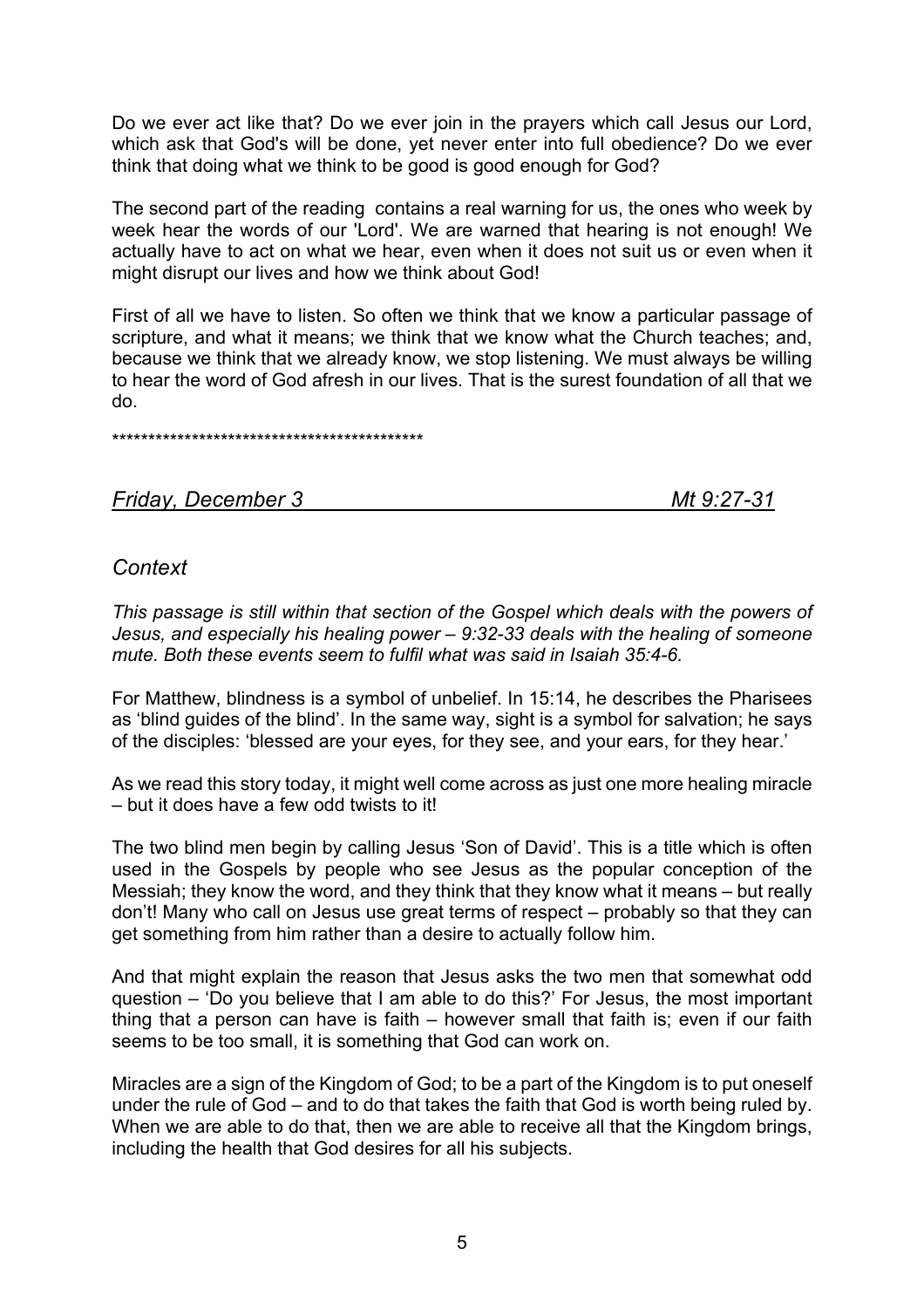Faith is not certainty; it is not the same as *knowing* something. Faith is about having the courage to live as though the thing believed in is true. To call on Jesus, using fancy titles and words, is easy; it demands nothing of us. To live as though those titles are in fact true is much more difficult!

And at the end of the passage, the two men who have received their sight are told to tell no-one! Why the secrecy? It is possible that Jesus was concerned that people might take what had happened in the wrong way, that they would see him as a mere miracle worker or magician; or that their false view of the what the Messiah was might be strengthened. He wanted people to see everything, right up to the resurrection before they jumped to conclusions. The whole story is essential to true belief.

But as was so common when Jesus asked for secrecy, the two men could not keep quiet about what had happened, and had to tell the world about their experience of the Kingdom!

\*\*\*\*\*\*\*\*\*\*\*\*\*\*\*\*\*\*\*\*\*\*\*\*\*\*\*\*\*\*\*\*\*\*\*\*\*\*\*\*\*\*\*

## *Saturday, December 4 Mt 9:35 - 10:8*

## *Context*

*The passage marks an end to a section of the Gospel, which finishes by describing the needs of the people, and then continues by the calling of the Twelve to be a part of his work.*

## *Some technical points*

- !*Sheep without a shepherd*" A common Old Testament theme: Num 27:17; 1 Kings 22:17; Zech 10:3.
- 'The harvest' another common Old Testament term for the time when God is going to act in the world, in judgement. (Hosea 6:11; Joel 3:13). The 'Lord of the Harvest' is God.
- *'Apostle'* see the glossary.

This short passage is immense in everything that it contains and teaches us about the Kingdom of God and our part in it! In the passage, the ministry of Jesus is linked to the ministry of the disciples – and therefore the Church – in contrast to what was being done by the Pharisees and other spiritual leaders of the time.

The ministry of Jesus, as outlined in verse 35, can be summed up in three words: teaching; proclamation and healing. The Kingdom of God is based on these three: we must learn about God, and his will; we must tell the world about what it means to live under the rule of God; and the fact that in the Kingdom, those things that hold us back from being truly human are removed.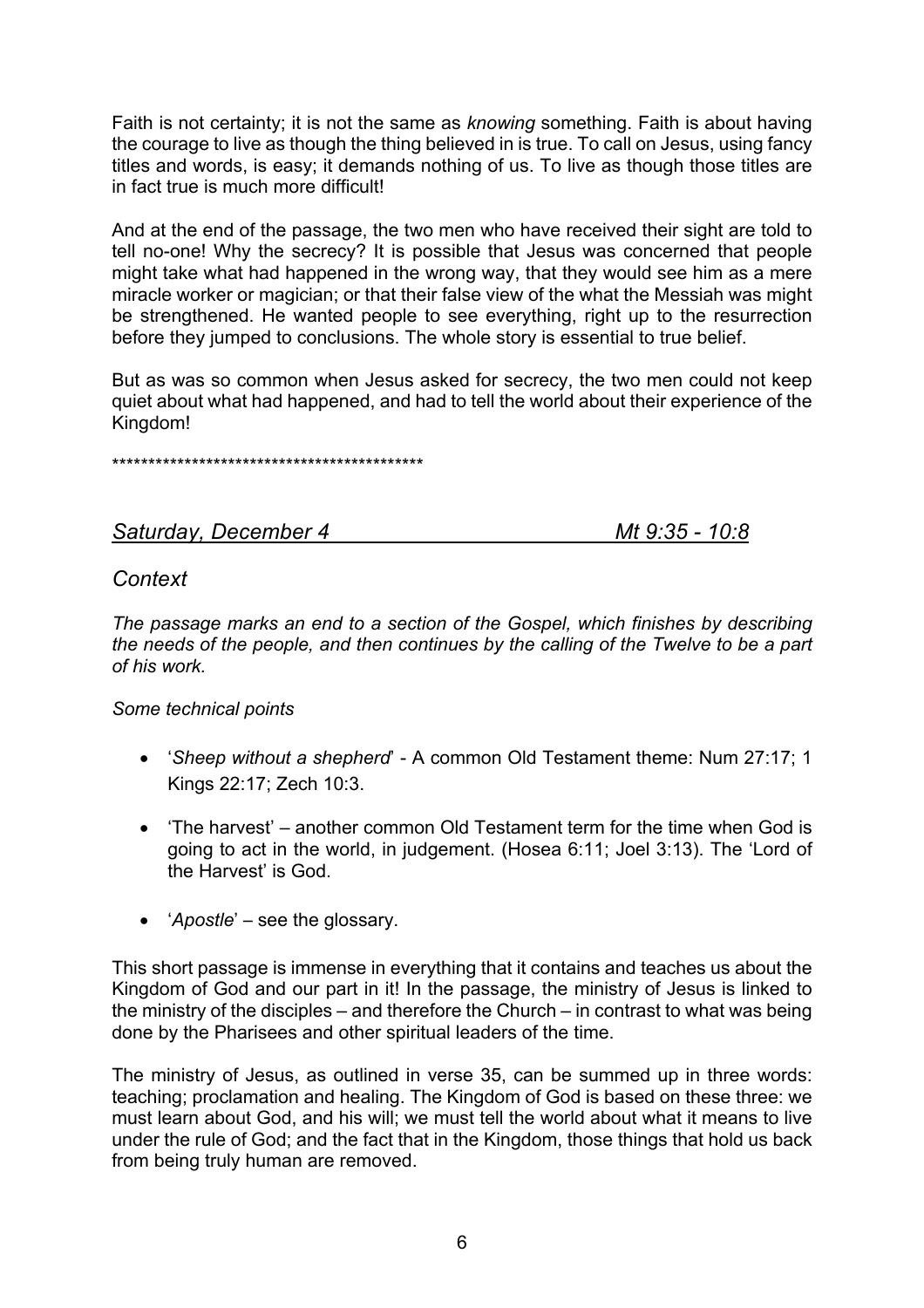As Jesus does this, one can feel his genuine feeling of frustration at what he sees. The word 'compassion' in verse 36 is the strongest word available in Greek; he truly feels for those around him, and what he seems to feel most is that they have no direction, no purpose. Two other words in the verse emphasise this: the word 'harassed' originally referred to a mangled corpse; and the word 'helpless' means a person who is too drunk to even stand. Strong language! And this is because the people have no shepherds, no one to lead them. Those who were given the task make no attempt to make life better, but just more of a burden (Matthew 23:4). The Kingdom of God is not Good News under the 'guidance' of those spiritual leaders!

How do we present the Kingdom of God? When people look at us, at our church, do they see the Kingdom as being something attractive – or as something which is, at best, no different to the rest of the world or, at worse, something to avoid! Do we have direction to offer the world?

But Jesus also knows that he cannot do all the work alone; people are going to have to take part in the mission of God. Labourers are needed! It can be very easy to assume that everything is going to be done by God alone, and that we need to do nothing. What Jesus makes clear is that when we are called, we are called to be a part of the work, to be active!

This need for help is emphasised in chapter 10 with the call of the Twelve, who are given the task of continuing in, to start with, the healing work of Jesus. The assumption of this is that they in turn will pass that task onto others who come after – right down to us!

One difficult question about this passage comes in verses 5 and 6; why is Jesus so exclusive? Why are the Gentiles and Samaritans not included? There might be a couple of possible answers:

Firstly, it is possible that the first chance of entry into the Kingdom must be offered to the Jews, the chosen People. They might refuse, but the offer is made.

Secondly, and probably more importantly, Jesus recognised that the Gentiles would not yet be ready to receive the Good News. So much of that hinged on an understanding of 'the Messiah' - and, while their understanding was not too accurate, at least the Jews were familiar with the concept. After the resurrection, when the fullness of what God had done in Jesus could be proclaimed to all.

\*\*\*\*\*\*\*\*\*\*\*\*\*\*\*\*\*\*\*\*\*\*\*\*\*\*\*\*\*\*\*\*\*\*\*\*\*\*\*\*\*\*\*

## *Monday, December 6 Lk 5: 17-26*

## *Context*

*In this chapter, as Jesus displays more and more of his powers (a major theme in the Gospel of Luke), the opposition in turn begins to build up. The big question starts to be asked – who is Jesus?*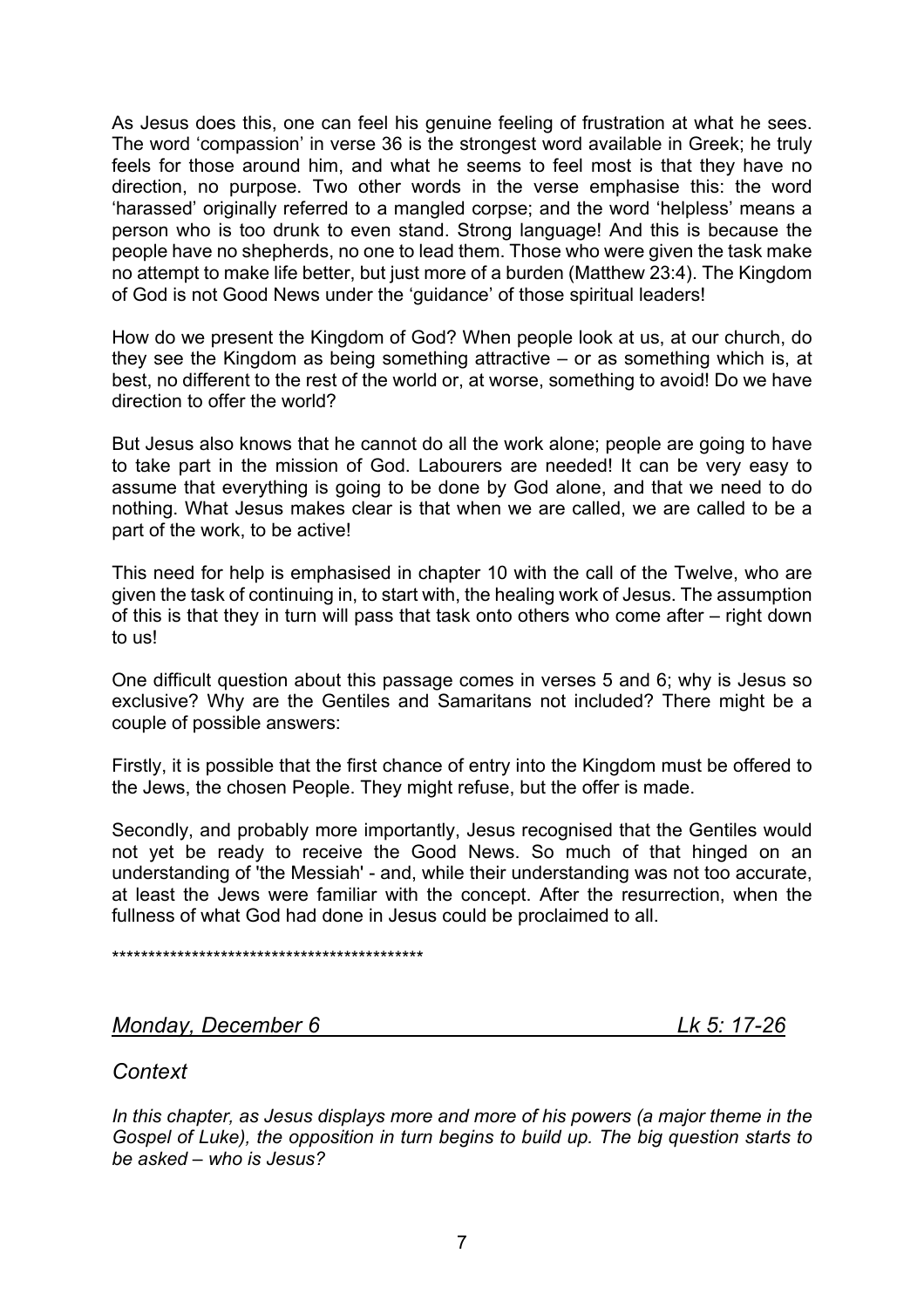In verse 17 we read that the "Pharisees and teachers of the law were sitting near by (they had come from every village of Galilee and Judea and from Jerusalem)"! This is impressive; the religious leaders are worried, and want to find out what is happening. They felt that teaching about faith was their right, not to be taken over by just anybody! What was more, the teaching that Jesus was giving about the Kingdom was not in line with their teaching. They wanted people to follow the Law more closely; Jesus wants people to follow him and obey God.

Notice as well the final phrase of verse  $17 - 4$  and the power of the Lord was with him to heal'; all power comes from God!

The story of the healing of the Paralytic is really in three parts, each of which confront the Pharisees and the Scribes.

The first part is about the breaking of the Sabbath Law. To carry a burden (even a sick man on a stretcher!) was against the Law; to break open the roof of a house (a form of work) was against the Law; to heal was against the Law.

For the Pharisees, to keep the Law was all that mattered, was all that God wanted – whatever the consequences! For Jesus, the basis of the Law was love and therefore compassion. For him, the Law was not black-and-white, a burden – it was there to help. Possibly this is the yard-stick by which we should measure all that we do; does it reveal love?

The second part is about faith. The man's friends had such complete faith in Jesus that they were willing to take someone else's house to pieces! (And, imagine the love that they had for their friend to do such a thing.) For Jesus faith is of the greatest importance, because it is in faith that we learn to trust God. Faith is not certainty; but it is living as though it is. For the Pharisees, faith was secondary; following the Law was the most important thing; that was all that mattered. What Jesus realised was that faith leads to obedience, not out of fear but out of love.

The third part concerns forgiveness, and it was this issue that really got to the Pharisees! (Actually, as one reads the story, one can almost feel that Jesus is baiting them on purpose – with a bit of a smile on his face!) The Pharisees, and everyone else, is waiting for him to perform a miracle by healing the man. Instead, he announces that the man's sins are forgiven! Not quite what was expected. The Pharisees would have understood instantly; the only person who could forgive in that way was God; so what was Jesus saying? And Jesus must have known that they understood, and one can picture him watching them, waiting for the reaction that he knew was to come. And it does… they accuse him of blasphemy, taking the place of God. So, he throws them another question. Which is easier; to say the man is forgiven or to heal him? The answer is obvious: it's easier to *say* that someone is forgiven – whether they are forgiven or not cannot be shown. Yet to forgive in that way is impossible for man… To heal the man would be impossible, but if Jesus did it at least people would be able to see that it had happened. The Pharisees have no answer! So Jesus heals the man! The important thing in this is that he does not heal the man just for the sake of healing; he heals him to show that if he, Jesus, can do that, he can also forgive. This is a direct challenge to the religious authorities; Jesus oversteps the mark, and so seals his own fate.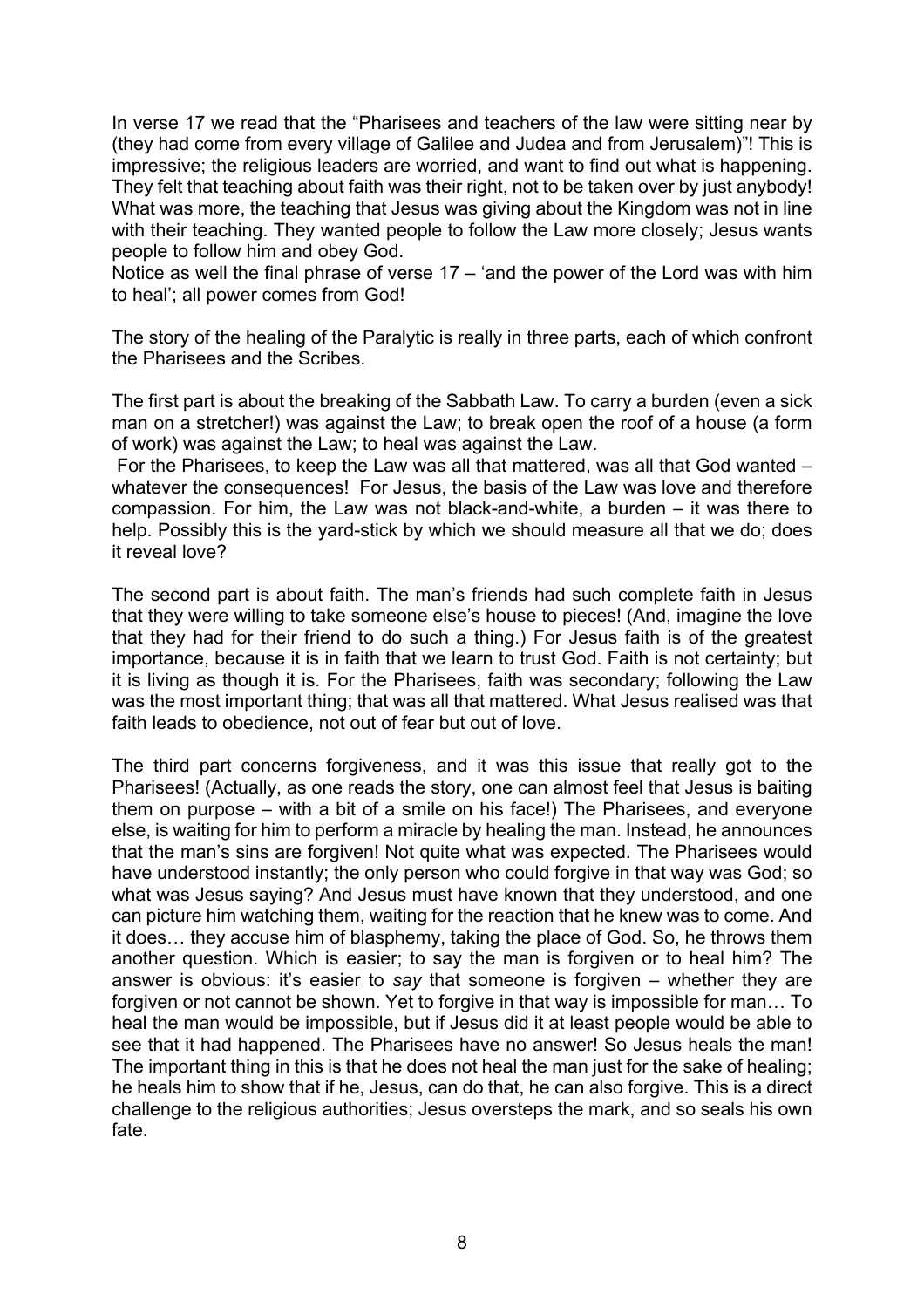Miracles are always signs of the Kingdom; they say something about the Kingdom of God. One thing that this particular event says about the Kingdom is that God is concerned with the whole person. Yes, the healing is important; God wants us to be as He created us. But, at the same time, Jesus recognises that sin is as much a burden for the man as is his physical ailment (that is not to say that the one causes the other!). So Jesus wants to help the man with that problem too. That is something we find easy to forget; we need God to work in all of us, and that might involve looking at some of the dark, nasty bits of our lives and letting Him remove them!

\*\*\*\*\*\*\*\*\*\*\*\*\*\*\*\*\*\*\*\*\*\*\*\*\*\*\*\*\*\*\*\*\*\*\*\*\*\*\*\*\*\*\*

## *Tuesday, December 7 Mt 18:12-14*

## *Context*

*Chapter 18 of the Gospel of Matthew is very specifically concerned with the affairs of the Church, and especially about relationships within the Church. This might sound a bit odd – surely all the Gospels deal with the Church? Yes and no! Matthew's is the only Gospel that actually uses the word 'Church' (ekklesia in Greek) and it seems that Matthew is directing much of what he writes to a particular Christian community. By the time Matthew was writing, possibly around 80 AD, there were a lot of these communities, and it seems that Matthew draws together a lot of the teachings of Jesus as teachings for the young church, directing his writing to the particular needs and problems of the church.*

This has to be one of the best known of the teachings of Jesus, and surely needs little explanation. The image of the shepherd would have been a strong one to the people of rural Judea: it was a dangerous, often lonely, job. The shepherd was responsible for the sheep, and was answerable for each of them to the owner. They were rough, hard men – and always on the fringe of society not just because they were away from others for so long, but also because the nature of their job stopped them from being able to fulfil many of the requirements of the Law – especially the purity laws.

But this is the image that Jesus uses for God, the one who will risk everything to come after one lost person. But, as we think about this, how often do we think of God as the one who gives up? Do we ever think that there are people, (not us, of course!), who are just too bad to enter the Kingdom of God? What does this teaching tell us about eternal punishment? That there is the possibility that one day God might give up on some people?

And we have to remember as we read this – as the people of Jesus' time would have understood – that sheep are not the wisest of creatures. When they wander away, they really don't know what they are doing. The shepherd not only wants to protect them from the outside dangers; he also needs to protect them from themselves.

But – and we now go back to the context of the passage – this is not just about how God should deal with those who go astray, but is also about how the Church should deal with people.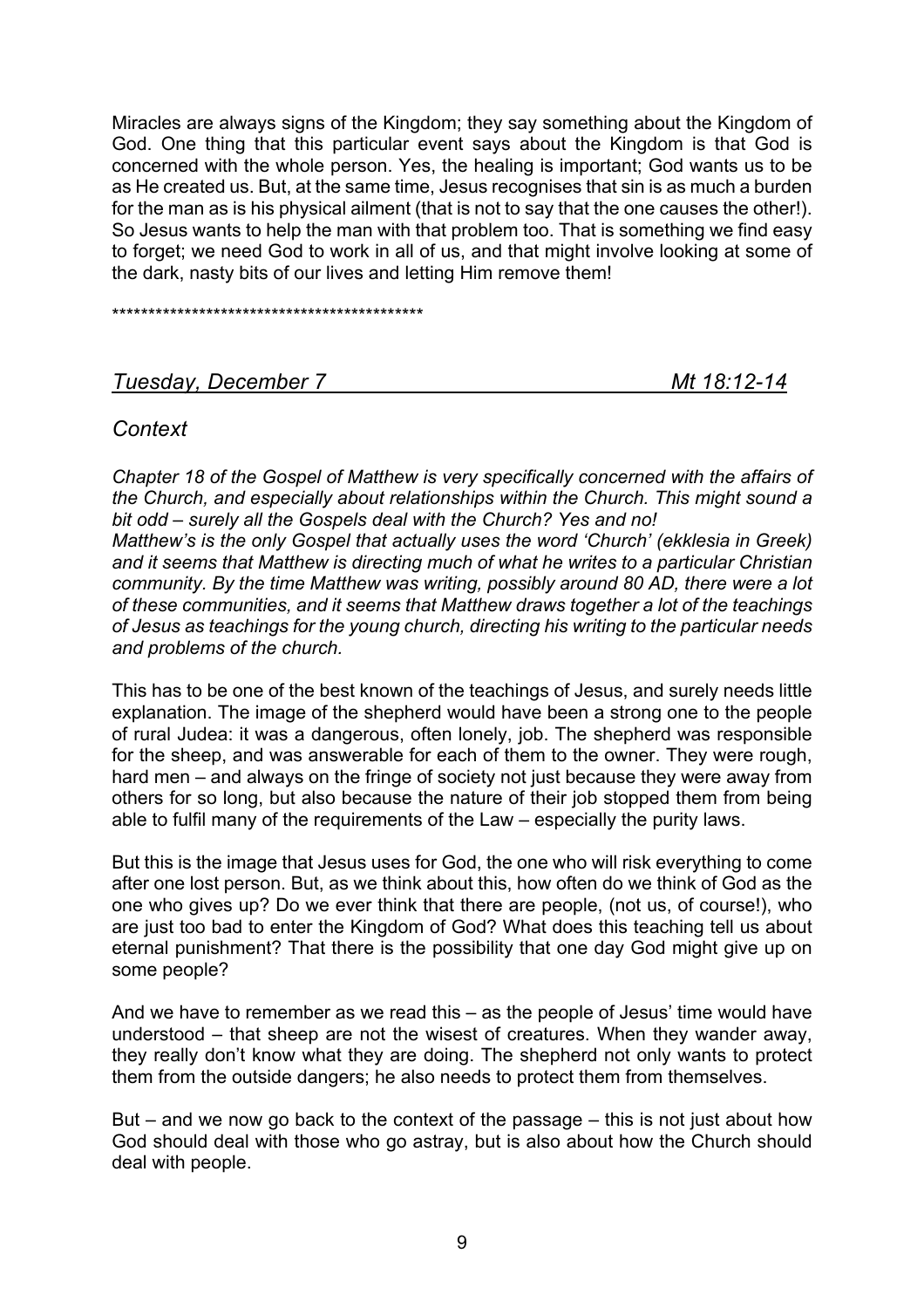The first point is that part of the teaching is that the flock is the correct place for a sheep to be! This is a constant theme of scripture, that the *community* of God is essential; that God works out salvation within *communities*. To claim to be a Christian without being a part of the Church is a contradiction in terms; it makes no sense! The Shepherd wants us in the Flock!

The second point is that we, as Church, can never ignore those who stray away, for whatever reason. We do not do this well, and that is a matter of shame for all of us. We all have to take responsibility for each other.

Why not try, during this Advent season, contacting someone you know who has strayed away from the Church, and let them know that you are thinking about them, and would love to see them back in the flock. And pray for them!

\*\*\*\*\*\*\*\*\*\*\*\*\*\*\*\*\*\*\*\*\*\*\*\*\*\*\*\*\*\*\*\*\*\*\*\*\*\*\*\*\*\*\*

## *Wednesday, December 8 Mt 11:28-30*

## *Context*

*This passage is the end of Chapter 11, which has been looking at the relationship between John the Baptist and Jesus and how the good, religious teachers have just missed the point!*

## *A Couple of Technical Points*

- '*I will give you rest*' (V 28) the idea of 'rest' especially the Sabbath rest was seen as an anticipation of the rest that was to come under the rule of the Messiah.
- *Yoke* a wooden bar or frame that went around the necks of draught animals and that was then attached to a wagon or plough. A common farming implement, and often used to symbolise submission; but we must never forget that a yoke actually makes the work of the animal yoked a lot easier! It enables more than one animal to share a load, and spreads the load on each animal. At the same time, it allows the person behind the beast to direct it in the way he wants. (A yoke was often 'tailor-made' for a particular animal so that it fitted perfectly and worked as well as possible. There is also a legend that Jesus, as a carpenter, specialised in making yokes!)

This is a passage that speaks deeply of the compassion of Jesus for his people. The burden that he is talking about seems to be the burden of the Law as it was interpreted by the religious leaders of the time. God had given the Law to help people to live well, but over time the Law became harder and harder to follow, especially for the normal, everyday person. Instead of helping it was crippling. (It is interesting that the Jews often referred to the Law as 'the yoke of the Law').

What Jesus offers is a different way. Note that he does not offer to remove the burden, or even make it lighter. What he suggests is that under his 'yoke' the burden will be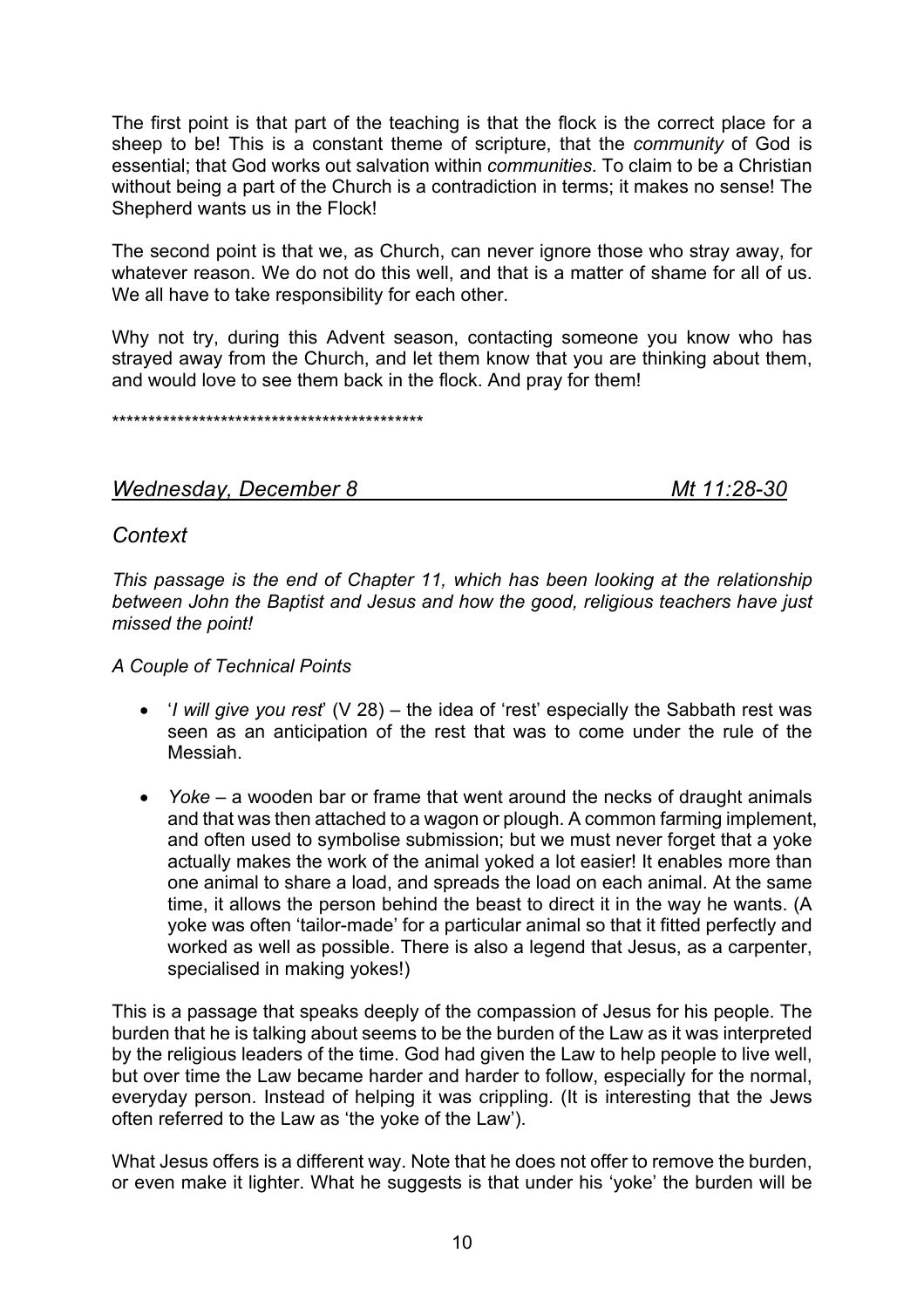easier to bear, because he does not want people to be oppressed or crippled, especially by religion! It's as though he is saying to us: "Look, there is a burden to bear in life, but if you let me direct you, if you let me show you the way, then it will not seem so hard!"

He then goes on to say something about himself – that he is 'gentle' and 'humble'. (The word 'gentle' is the same as the word in the Beatitudes (Mt 5:5 which is often translated as 'meek': it refers to a humility which is always willing to learn). These are surprising characteristics for someone who is the Lord of Creation, but they are characteristics that we are called to imitate.

Does our religion become a burden on us or, even worse, a burden on others? Many people turn away from the Church, not because of the teachings of Jesus but because of the way Christians interpret those teachings, and make them so hard to bear. We must continually try to hear the voice of Jesus, doing things his way rather than trying to do things our way!

\*\*\*\*\*\*\*\*\*\*\*\*\*\*\*\*\*\*\*\*\*\*\*\*\*\*\*\*\*\*\*\*\*\*\*\*\*\*\*\*\*\*\*

## *Thursday, December the 9 Mt 11:11-15*

## *Context*

*By this stage, John the Baptist is in prison, and he sends his own disciples to find out if Jesus really is the Messiah. He tells them to report to John all the things that are being done, as signs of the Kingdom.*

John the Baptist is one of the most important figures within the Gospels, and yet is also one who seems very out of place! One could say that he straddles the gap between the Old Testament and the New, a typical prophet but one who lives to see his prophecies fulfilled.

Jesus recognises his importance; indeed, earlier, he goes to John to be baptised; and he wants to assure John that he, Jesus, is the Messiah. Yet, in Jesus, there is a massive change. John talks about the Kingdom of God as something waiting to happen; Jesus proclaims the Kingdom in himself.

But Jesus does make this somewhat odd statement: that John is one of the greatest people that has ever lived, yet the least important person in the Kingdom will be greater than John. How can both of these be true? There might be several solutions:

When Jesus talks about the "least in the Kingdom" he is talking about himself; he comes as the servant of all and is therefore, in the world's eyes the least. But, in reality, he is the greatest.

It might well be that while John has at least an understanding about Jesus inaugurating the Kingdom, it can never be forgotten that John does not see the completion of the Salvation plan; the fullness of the Kingdom, which involves salvation and reconciliation, takes place on the Cross. Without the Cross, and the Resurrection, the full glory of the Kingdom cannot be entered in to. There is something in this for us today; we cannot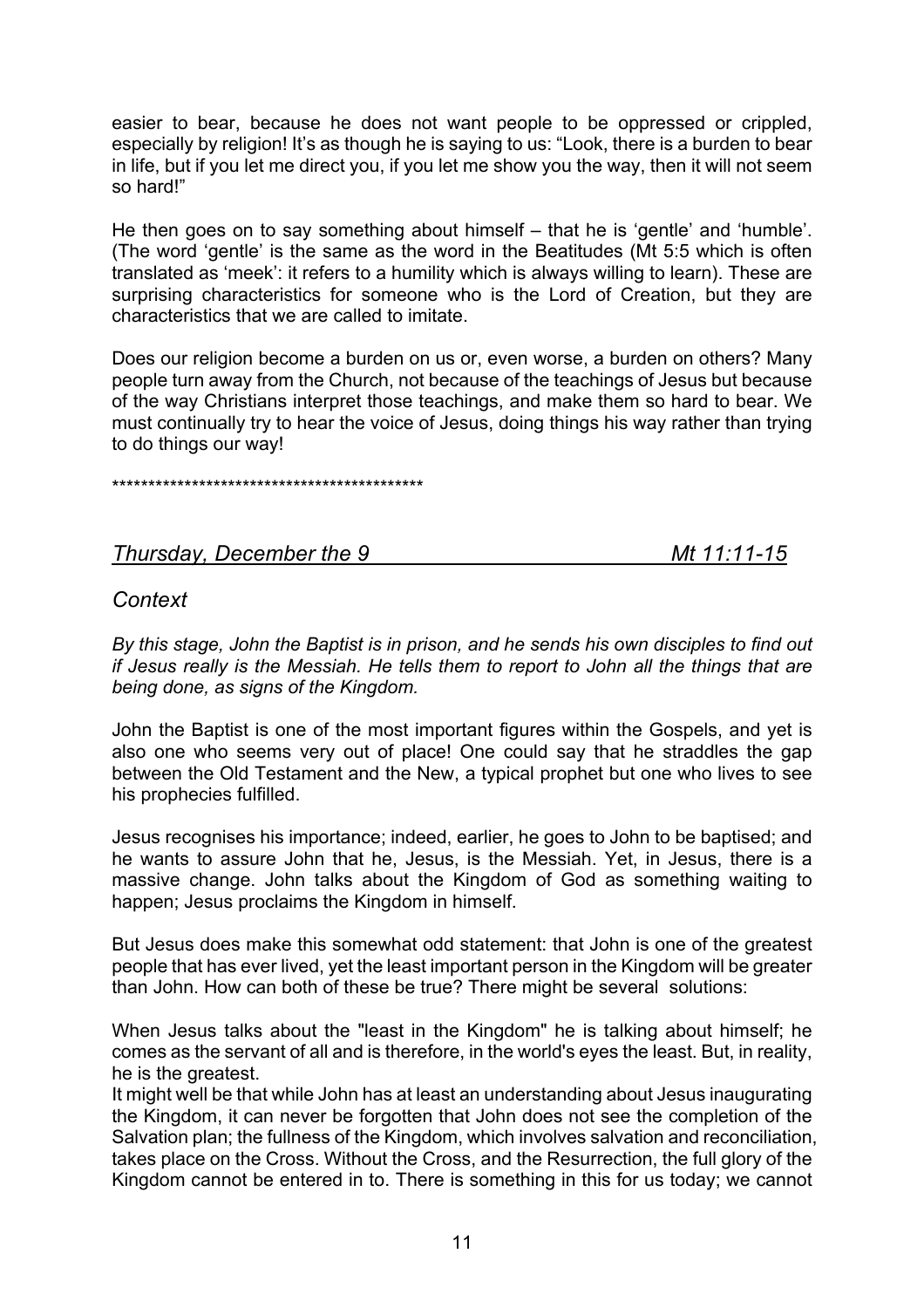just take bits of the Gospel story, the bits that we like or find most comfortable, and use them. We must hear the whole story.

A third possibility is that even at that early stage of the ministry of Jesus, people are already concerned about status, and that Jesus wants people to realise that by not trying to be more important than others we can become great in the Kingdom. A sound lesson for many of us, so concerned with our own dignity, self-importance and worry about how others see us!

Jesus then goes on to talk about how the Kingdom comes with violence - a very odd phrase for something which is supposed to bring peace! Yet, in many ways, the coming of the Kingdom cannot be a peaceful process. The very nature of the Kingdom of God is that it is in conflict with the standards of the world; John the Baptist found this, and lost his head; Jesus knew this and was crucified.

What does the Kingdom mean to each of us? Is it something that we want to always look forward to, but never actually want to be under the rule of God now? Unlike John, who could only point towards the Christ-event, we can see that event in it's completeness; and we have to decide how we are going to react to it.

\*\*\*\*\*\*\*\*\*\*\*\*\*\*\*\*\*\*\*\*\*\*\*\*\*\*\*\*\*\*\*\*\*\*\*\*\*\*\*\*\*\*\*

## *Friday, December 10 Mt 11:16-19*

## *Context*

*This passage continues on from yesterdays, as Jesus talks about John the Baptist and his own ministry, and how people react to them.*

In this passage, Jesus uses a picture which would have been very common for the village people of the day, that of children playing at weddings and funerals; and he uses this picture to show how people have reacted to both the ministry of John and his own and how they are always going to find fault in both!

John appears as the great ascetic, clothed in skins and eating locusts and honey – the most basic food possible. He is austere, strict and – possibly – with very little of a sense of humour! He lived in the desert, away from people – and people just thought that he was weird! He represents all that is strict about religion, and I am sure that we can all think of people like that. We might respect them, but we're not going to join their way of doing things!

Jesus, on the other hand, was the opposite, or at least his enemies characterised him as such. He laughs; he parties; he turns water into wine! His teachings are always tinted with bits of humour; he hangs around with the bad people and the prostitutes. He is accused of being a 'glutton and a drunkard'! One can just imagine the good, upright religious people of the day turning their noses up at him; he was not 'one of us'!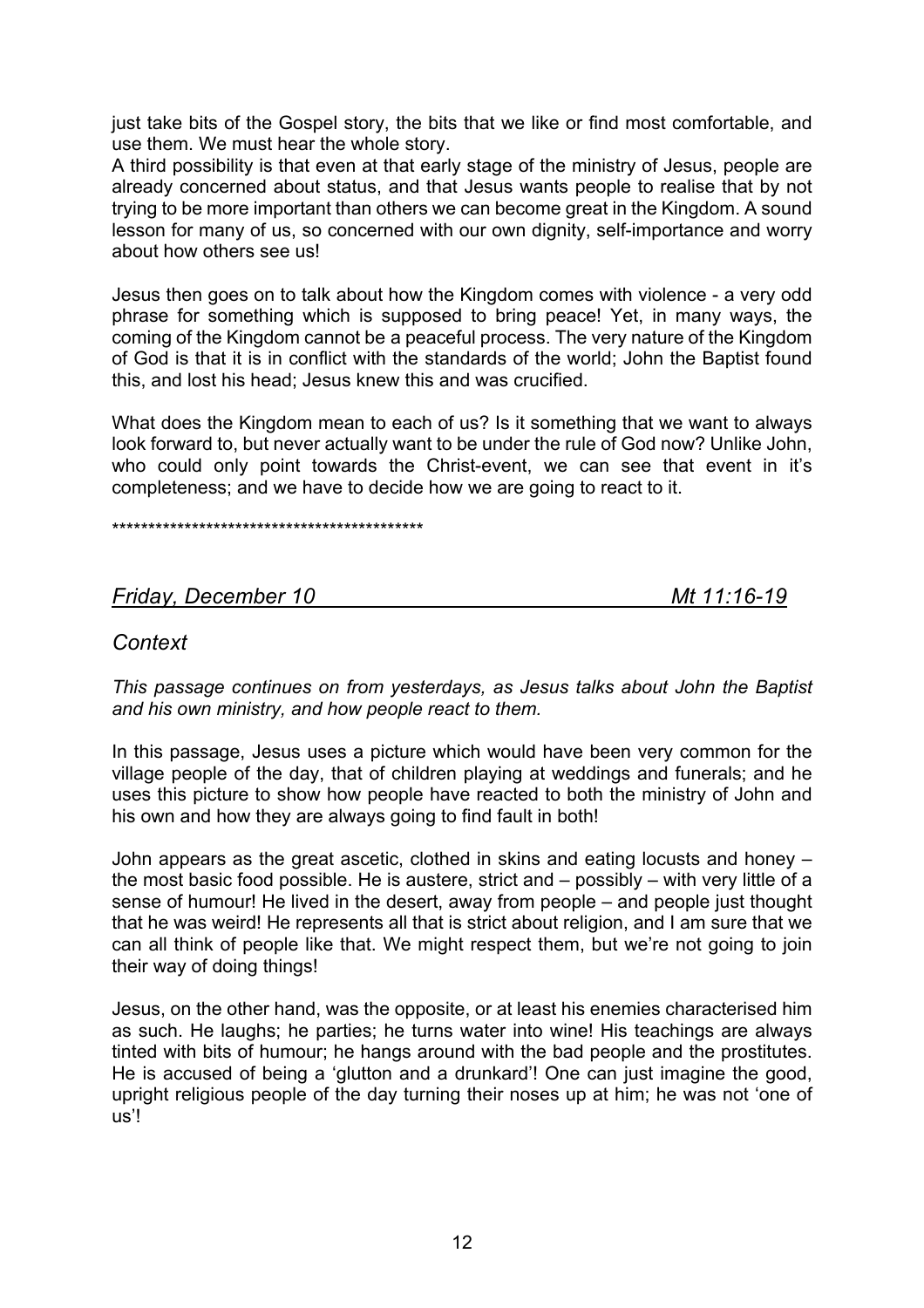It seems that what Jesus is getting at here is that many people are never going to be pleased; or even that many people want to find fault in anything, so that they can reject it out of hand.

The people of the day were looking forward to the coming of the Messiah, but they wanted that Messiah to be *their* Messiah, not the one sent by God. Religion, and religious people, had to fit in with their idea of what religion should be like; anything else should be rejected.

And, of course, difference might lead to disturbance. I want a Messiah who fits in with my way of thinking, because then I don't have to change. If I am confronted by something different, that might disturb my life.

It is also very easy to judge others by our own standards. Both John and Jesus are rejected because they are 'not quite right'; their lifestyle is not the sort that fits in with 'our'.

But, at the end of the passage, Jesus points to another way of judging people; that is by looking at the fruit of what they do, their actions. I might say the right words in church; close my eyes at the right times; wear the correct hat; but the fruits of my actions might well be bitter, if not non-existent!

The wisdom of God, which can seem so foolish to us, is shown to be right by events!

\*\*\*\*\*\*\*\*\*\*\*\*\*\*\*\*\*\*\*\*\*\*\*\*\*\*\*\*\*\*\*\*\*\*\*\*\*\*\*\*\*\*\*

*Saturday, December 11 Mt 17:9-13*

## *Context*

*Jesus and the disciples are returning down 'the mountain' (probably Mount Hermon) having witnessed the Transfiguration – the appearance of Moses (representing the Law) and Elijah (representing the Prophets) and the voice of God affirming Jesus and what he is doing.*

An explanation:

*Elijah*: There was a very strong tradition among the Jews that the prophet Elijah would return to herald the coming of the Messiah (see Malachi 4:5). This must have been confusing for the disciples; if God has just affirmed Jesus as His 'chosen one' (Messiah), then surely Elijah should have appeared before?

Jesus answers by equating Elijah with John the Baptist – the herald of Jesus. (One similarity between the two was the fact that Queen Jezebel wanted to kill Elijah (1 Kings 19:2, 10), a desire repeated and carried out on John by Herodias).

Again, Jesus begins this passage by commanding the disciples to secrecy about what they have just seen. It is clear that at this point, as in others, they still do not fully understand what the Messiah really is; they are still thinking in terms of what they understand the Messiah to be, as opposed to the true Messiah. And the truth of the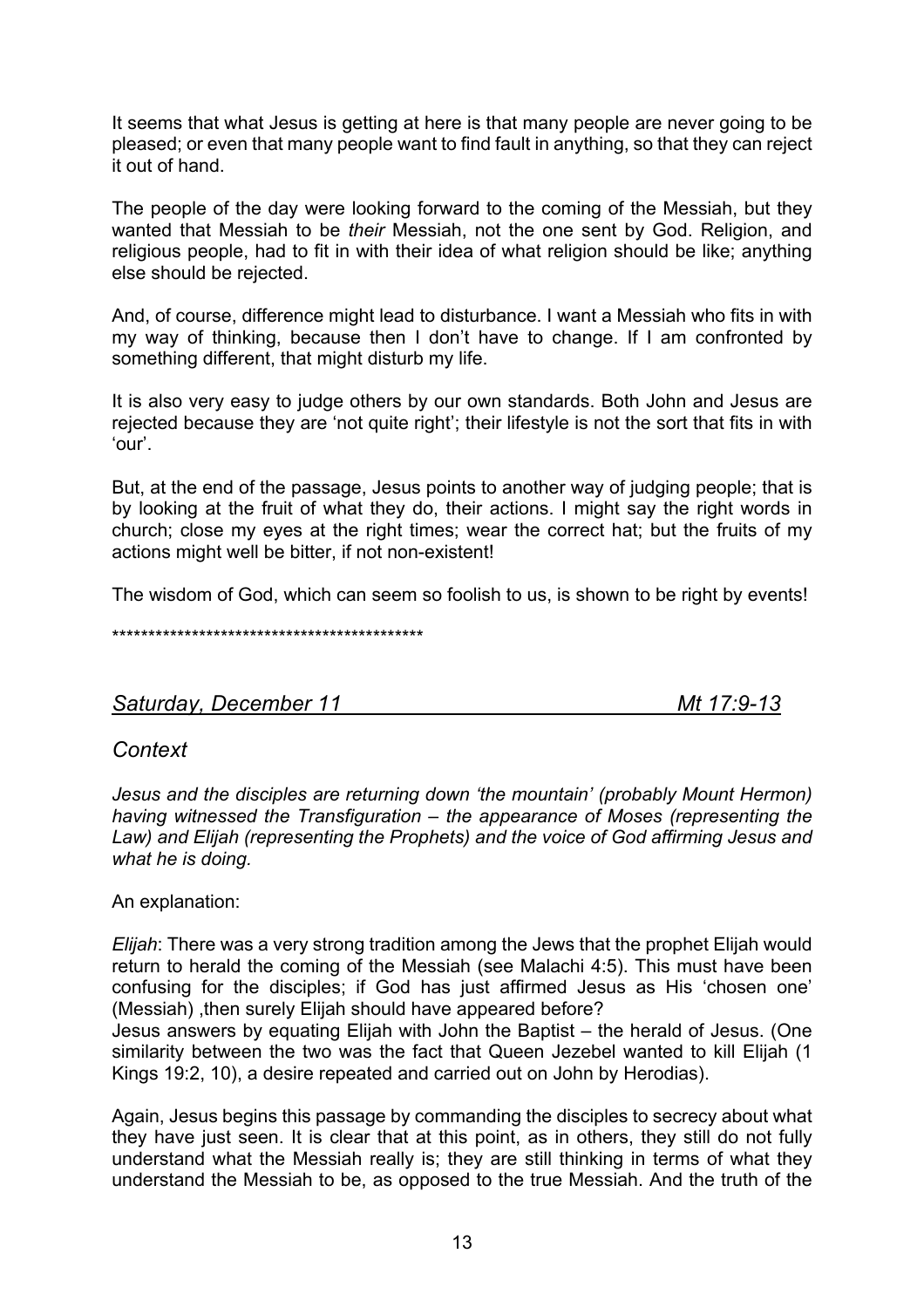Messiah will not be fully known until after the death and resurrection of Jesus. Jesus had no wish to be a 'popular' Messiah but wanted to obey God!

As Jesus goes on to point out that John was the herald of the Messiah, as was prophesied, he continues the theme that we have been reading for the last couple of days; that people are blind to the truth because they are convinced that they know what they are looking for. The Jews were waiting for Elijah, the great prophet; when John appears, they dismiss him because he is not what they expect. The same is true for Jesus. Yes, he performs some pretty good miracles; he has some nice teachings; but he never, in the eyes of the people, takes the next step of proclaiming himself King and leading the people to freedom. That was what they wanted, and that was what they expected. The trouble was that they were wrong! Yes, Jesus would become King; yes, he would lead people to freedom; but he would lead *all* people, not just the Jews, to the complete freedom and salvation of the Kingdom of God.

Are we willing to allow Jesus to be what he is, or do we only want him to be what we want him to be, in a way that suits us?

\*\*\*\*\*\*\*\*\*\*\*\*\*\*\*\*\*\*\*\*\*\*\*\*\*\*\*\*\*\*\*\*\*\*\*\*\*\*\*\*\*\*\*

## *Monday, December the 13 Mt 1:1-17*

## *Context*

*One would have to say that to the modern reader, this is not the most riveting part of the Gospel! A long list of unpronounceable names, with no real information about them. One wonders why Matthew bothered!*

The answer is that for Matthew this was *essential*. Remember that Matthew's Gospel is the most 'Jewish' of the Gospels; it seems very likely that the writer was from a Jewish background and his Gospel was intended to be read by people from a Jewish background. For the Jews, it was essential to know the ancestry of any person, in order to judge their purity and therefore their importance and suitability. So Matthew's first readers could be assured that Jesus was indeed 'kosher'! But there's more about this which can be of interest to us…

A Few Details about Verse 1:

- 'genealogy' the word used is 'genesis', a direct link with Creation and the beginning of scripture.
- 'Jesus' the Greek form of the common Jewish name 'Joshua', meaning 'God is salvation'.
- 'the Christ' this a title not a name; it is the Greek word for 'Messiah'.
- 'son of David' See glossary.
- 'son of Abraham' It was to Abraham that God's promises were made (Genesis 12:3), and Jesus was seen as the fulfilment of those promises (Galatians 3:16).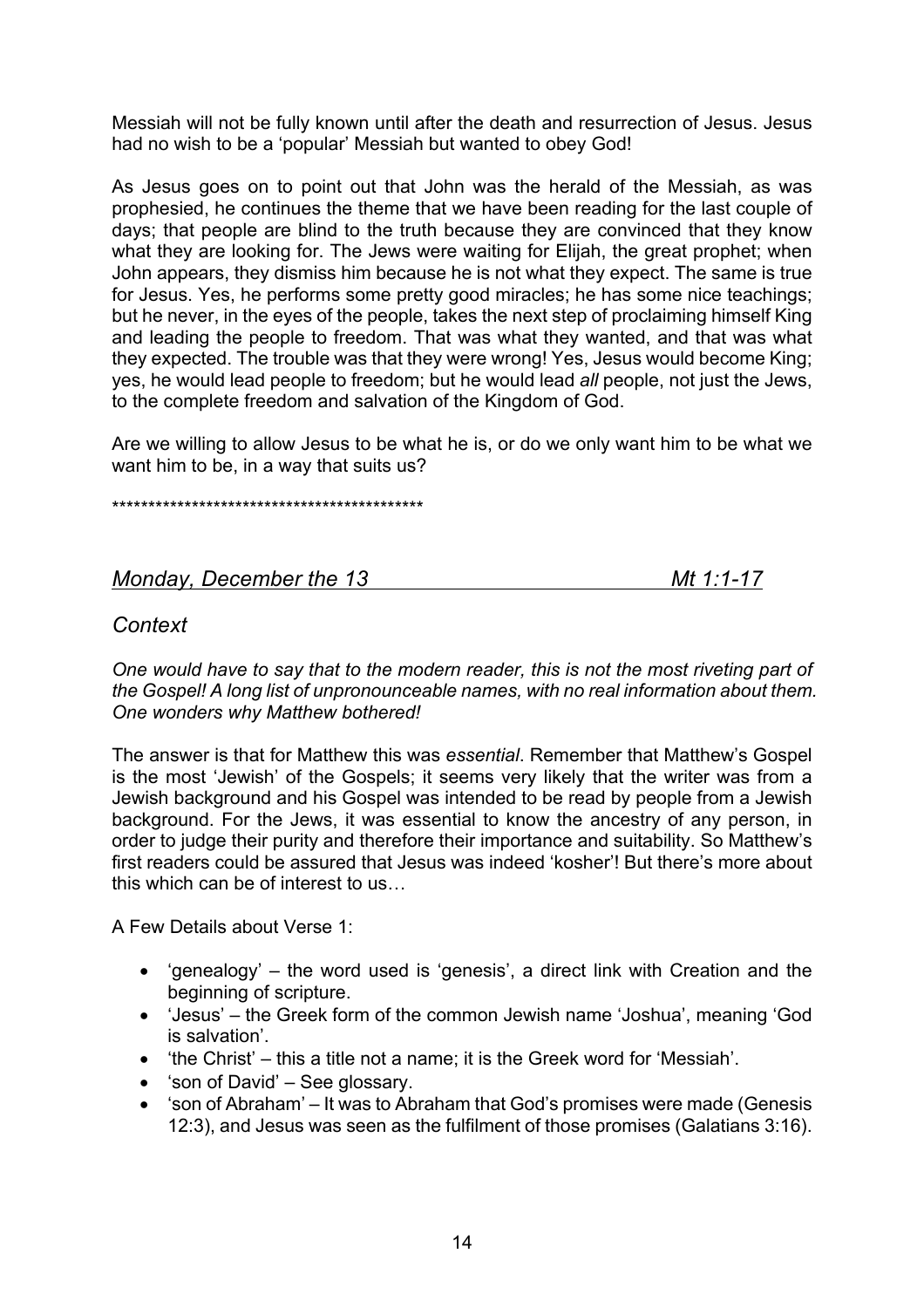The genealogy itself is split into three sections of fourteen people each (which would make them easier to remember in a society in which such things were learnt off by heart.) The three sections are also significant:

The first section goes from Abraham to David. Abraham was seen as the father of the Jews, and it was therefore necessary that Matthew (the great 'Jewish' Gospel writer) make Abraham the starting point. (Luke, on the other hand, is the great 'Gentile' Gospel writer, concerned with all people; his genealogy goes back to Adam, the father of humanity.) So, this first section shows the rise of Israel as the people chosen by God to act for the world.

The second section goes from Solomon to the Exile in Babylon; this section in many ways represents the fall of Israel away from God into total depravity.

The third section brings the story down to Jesus himself; the rescuing of Israel and the turning of tragedy into disaster.

## *A Slight Problem*

It will be noticed that there is a bit of a problem with Joseph; he is the one connected to David, yet Jesus was not his biological father, according to Matthew. Matthew gets round this by just stating that Joseph was Mary's husband, and therefore Jesus' legal guardian.

It might also be noticed that Matthew's list of names does seem to miss a few people out. The reason for this would seem to be that Matthew is more concerned with ideas rather than historical accuracy.

What all of this does is place Jesus firmly as the culmination of the Salvation History begun in Abraham. More than that, it also gives us a good, and comforting , picture that God is in control. Even when humans move away from Him, making the plan falter, God will always bring things back to the way He wants them.

One other interesting thing about the genealogy is Matthew's mention of women. This in itself was unusual, as they did not really matter in proving the purity of the line. But even leaving that aside, it is interesting to look at the woman he does mention:

- *Tamar* (Genesis 38) an adulteress and seducer.
- *Rahab* (Joshua 2:1-7 a prostitute.
- *Ruth* not even a Jew but a Moabite foreigner! ('No Ammonite or Moabite shall be admitted to the assembly of the Lord. Even to the tenth generation, none of their descendants shall be admitted to the assembly of the Lord…' (Deut 23:3).
- *Bathsheba*  the wife of Uriah, whom David had murdered. (Note that Matthew actually stresses this point, even though by the time that Solomon was born, David had already married Bathsheba – Matthew seems to want to emphasise David's sin!)
- *Mary* an obscure nobody!

Each says something about Jesus and what he came to do – by the very fact that he is linked to them so closely:

- He is not only for the good people.
- He goes to those society normally rejects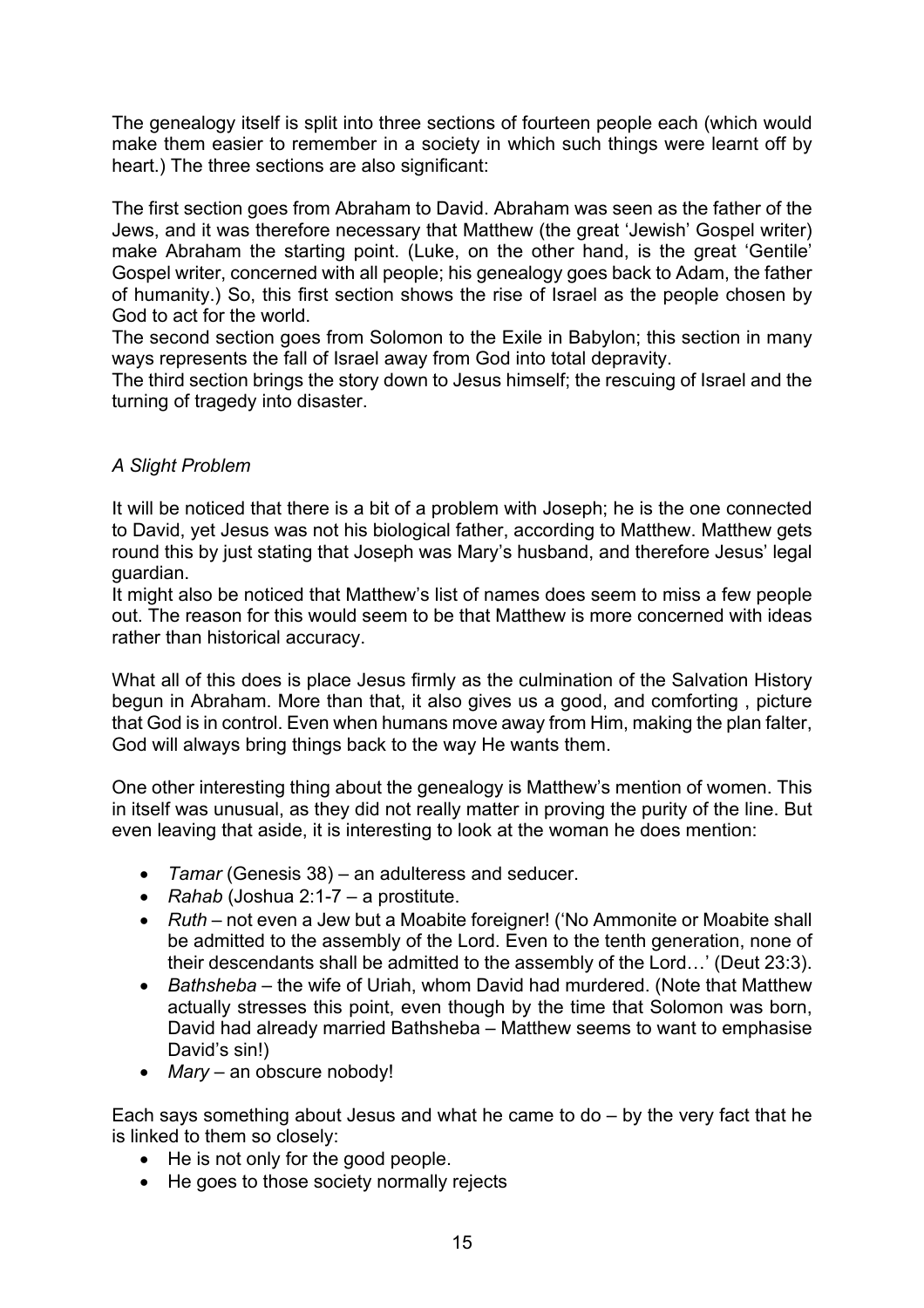- The wall between Jew and Gentile is broken down
- God is willing to chose the unknown, irrelevant person and make them the Mother of God!

As we read this list, we can truly give thanks not only for the humanity of Jesus and for the great plan of salvation, but we can also give thanks that that salvation plan brings in a new order which includes *everybody*!

\*\*\*\*\*\*\*\*\*\*\*\*\*\*\*\*\*\*\*\*\*\*\*\*\*\*\*\*\*\*\*\*\*\*\*\*\*\*\*\*\*\*\*

## *Tuesday, December 14 Mt 1:18-25*

It is important for Matthew to make it clear that Mary was a virgin and that Joseph, while the legal father of Jesus, was not the physical father and the birth of the Messiah came about in an unusual way. The role of the Holy Spirit is a link back to the story of creation where the Spirit was hovering over the waters of the deep (the Greek word used for the birth is genesis). The law said that if a man married a woman and found that she was not a virgin she was to be returned to her father's house (Deut 22:13-21) and stoned to death by the men of the city for she had brought shame to the house. Joseph wanted to avoid this process and to quietly divorce her. The angel's proclamation puts a different picture to him. By calling Joseph "Son of David", Matthew is establishing again the line of Jesus, making him Son of God and Son of David. The angel also makes it clear that the paternity of Jesus is to be traced back through the intervention of the Holy Spirit. Being engaged to Mary meant that they were already married. All that was required to complete the process was for Joseph to take her to his house. This is what the angel encouraged. Joseph was to give the child the name Jesus which in Hebrew is *Yeshua*, a shortened form of Joshua. This name means "Yahweh saves", neatly summing up his ministry. Matthew says it all so neatly: Joseph awoke from sleep, and did as the angel of the Lord commanded him...

The name Jesus is important in the story of salvation. The great religious movements of the time placed an enormous emphasis on the observance of the Law as the means of salvation. They looked to political and military solutions to the problem of their occupation by Roman soldiers. They went off into the desert and set up new communities of very strict observance hoping to encourage God to act. But God sent his Son with the name: God saves. There is the summary of the Gospel message. It is God who offers salvation. It is God who will set free; God saves; God is the source of life, of hope, of healing, of forgiveness, of love; God is the way for communities to come together in a new way. God, in all the Gospels, is the one who loves his people and wants to bring them into his Kingdom. It is all about God and this is the central theme of these opening chapters of Matthew. Discipleship, then, is about stepping back and allowing God more of a say in how we live and what we do. Life in the Church is all about listening to and obeying God's will.

*Gracious and loving God, fill us with your graces that we may see your hand at work in all that happens to us and serve you faithfully with lives of love.*

\*\*\*\*\*\*\*\*\*\*\*\*\*\*\*\*\*\*\*\*\*\*\*\*\*\*\*\*\*\*\*\*\*\*\*\*\*\*\*\*\*\*\*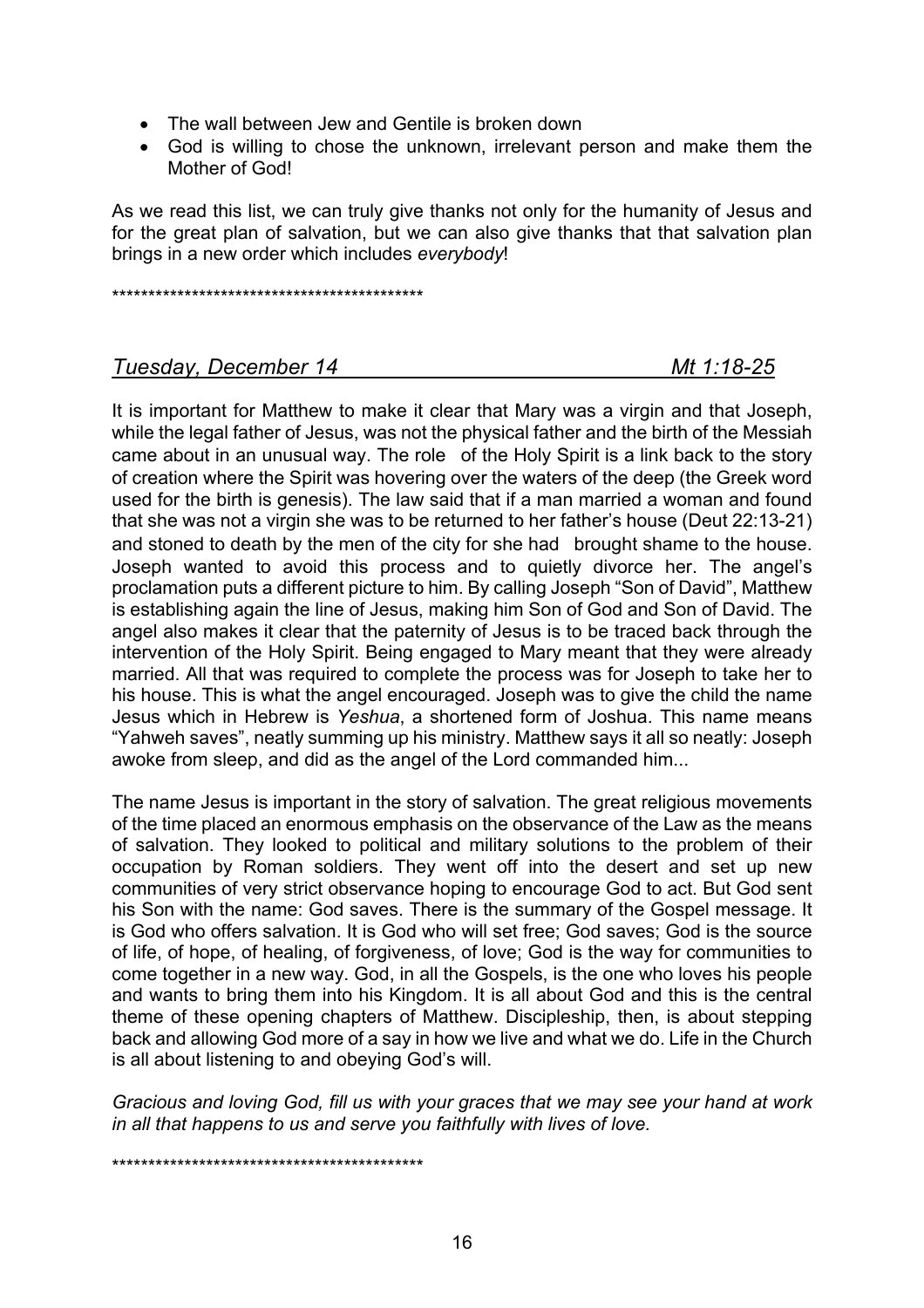Luke, it has to be said, does a great job of building up the story of the birth of Jesus; he does not rush in, but leads the reader through the background first; notice that the name 'Jesus' is not mentioned until verse 31! Our passage today points to the fact that while many considered that the age of prophets had ended at the end of the Old Testament period, God's plan will involve the birth of another prophet – John.

Zacharias was a priest; one of the twenty thousand around at the time. They took it in turns to go to Jerusalem and perform the rituals of the temple. Some of the more important jobs were settled by lot; when we read that John had been chosen to offer incense, we should remember that this was a once-in-a-lifetime honour for him. Priests could only marry pure Israelites; John's wife, Elizabeth, was even above that – in the direct line of Aaron, the first priest of Israel. They were good people; righteous people; the best pedigree; the right sort of people.

But, they had no children – and that, for many Jews was a sign that God was not happy with them. For Zacharias and Elizabeth this was a personal tragedy, especially as they were now going into old age. But, of course, this situation was not new in Jewish history: Abraham and Sarah Gen. 21); Rachel and Jacob (Genesis 30 & 35); the birth of Samson (Judges 13); and the birth of Samuel (1 Sam 1). It's as though God likes to show that He is the Lord of biology as well as everything else!

The offering of the Incense was not a long ritual, although the priest performed it alone. So, only Zacharias saw the angel and heard his message The angel started with what, in this gospel, is a customary, and probably necessary, greeting – don't be afraid! He then announced that Zacharias' prayer had been heard. What was this prayer? Some have suggested that it was a personal plea for a son, and that that was to be given. But others suggest that a priest, on such an important occasion, would be praying for more than that; that he would be praying for the redemption of Israel. This prayer had been heard!

The angel then explained that Zacharias and Elizabeth were to have a son – the starting point of the coming Messiah. But note Zacharias' reaction – and especially when compared to Mary's in tomorrow's passage. Zacharias acted with real disbelief; he asked for some sort of proof that this was all going to happen. The scene is almost comical; in the Temple of God, Zacharias stands before an Archangel who is telling him that his miraculous son will be the herald of the Messiah; and Zacharias demands a sign!

He *is* given a sign, but it is more of a punishment – he can no longer speak, and will not be able to until his son is named.

And part of the reason for what can be seen to be annoyance on Gabriel's part was who Zacharias *was*. If anyone was going to have a grasp on this message, if anyone should be able to accept it then it should be a priest; someone trained in the scriptures; someone brought up in the traditions of the faith. Yet, he asked for a sign! (And,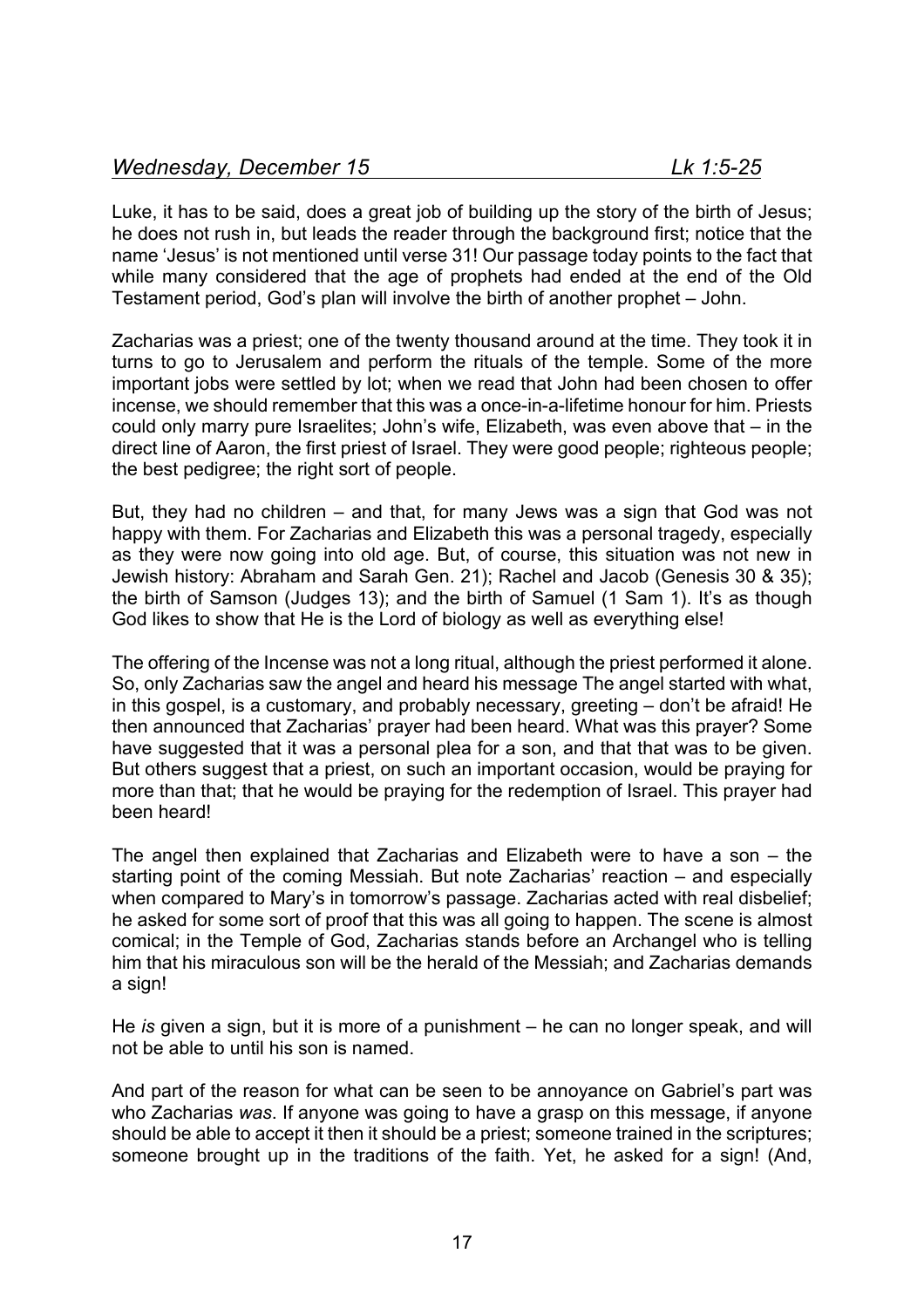furthermore, what a dumb thing to ask for – a sign that his wife will become pregnant; the sign will be that she did become pregnant!)

In the whole account of the birth of Jesus, we are continually brought up against various characters, who are used by God in bringing out His purpose; some are very odd; some, like Zacharias, one would expect. But, so often, the people chosen don't act in the way expected! God is willing to use everybody, even if He has to change their way of thinking.

\*\*\*\*\*\*\*\*\*\*\*\*\*\*\*\*\*\*\*\*\*\*\*\*\*\*\*\*\*\*\*\*\*\*\*\*\*\*\*\*\*\*\*

## *Thursday, December 16 Lk 1:26-38*

## *A Technical Point*

'*engaged'* (v27) – the word means a little bit more than it does in our current usage. For the Jews it was very much a legal state and one would have to go through legal processes, similar to divorce, to get out of it. It was almost actual marriage. So, if it could be shown that Mary had had sex with someone else, various things could happen:

- The 'engagement' would be off and it would be very hard to find an alternative!
- Her parents could throw her out with really only one choice for a future profession.
- She could be stoned to death.

As we consider these, we can understand why Mary might have been a bit concerned!

### *'virgin' or 'young woman'?*

This is a bit of a side issue – only read it if you are interested! In Isaiah 7:14 we read that 'a young woman' shall have a child. The Hebrew word for "young woman" in that particular sentence is '*almah'*; this means a woman of marriageable age still under the protection of her parents. When the Old Testament was translated into Greek (the Septuaguint), the Greek word used to translate '*almah'* was '*parthenos'*, which means 'a virgin'. Many Jewish scholars have argued that this is incorrect – '*almah'* refers to age, not sexual purity; the correct Hebrew word for 'virgin' is '*bethulah'.* But, even this is not clear, as the two Hebrew words can seem to be interchangeable. Thus we have the controversy over whether Mary was a Virgin or not!

It can be no coincidence that these verses are some of the most significant in the Gospel story, and have been taken, by the Church, as being some of the most important in the story of the birth of our Lord. This critical moment in salvation history focuses in on a teenage girl, a nobody in the eyes of the world. Not the priests; not the kings; not the wise men, but Mary. As this small act takes place, one can almost hear the heavens draw breath and pause – waiting to see what will happen at this eternal moment of choice!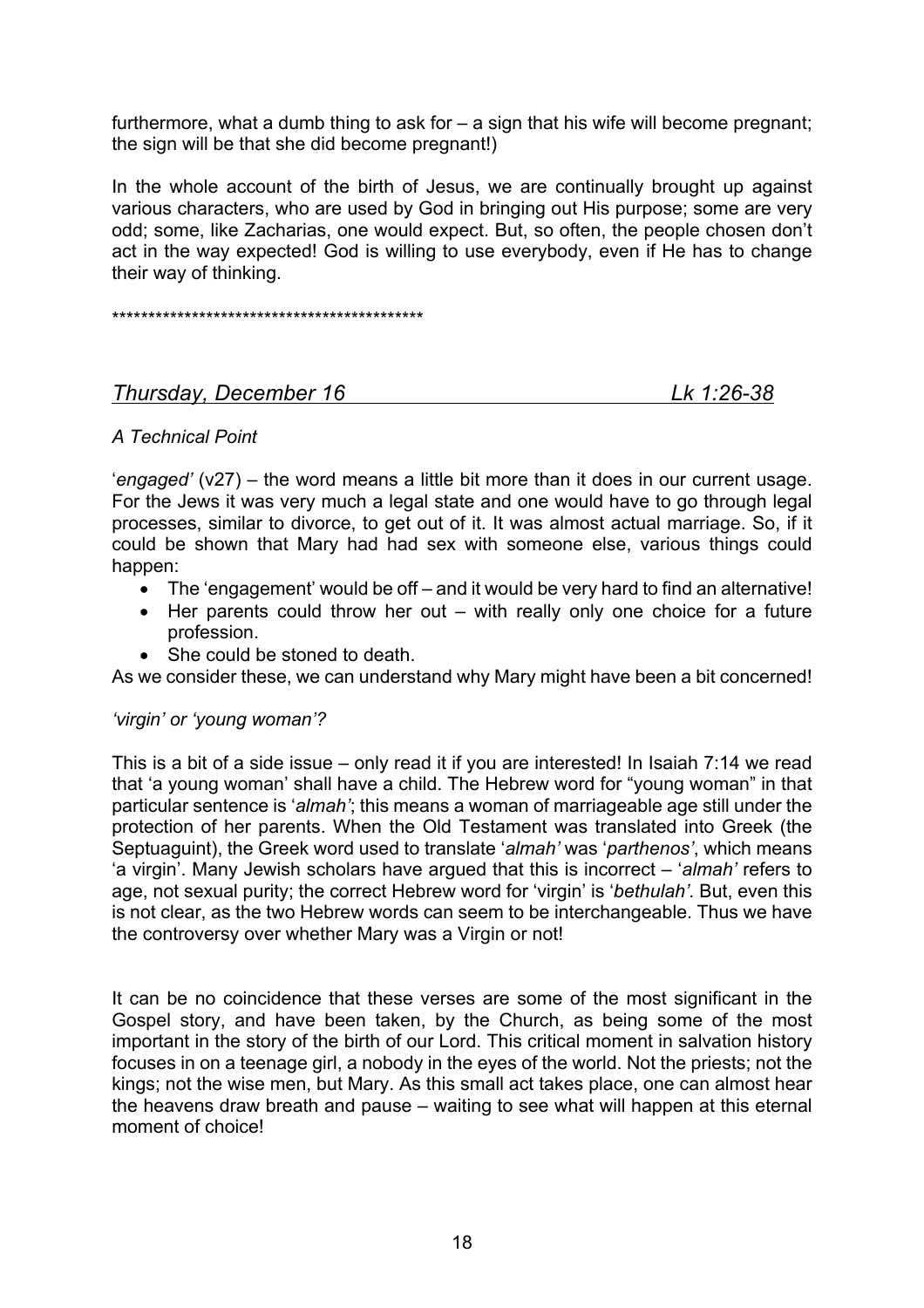The news is the same as that delivered to Zacharias – but the whole tone changes. Gabriel is respectful and gentle; it is clear that Mary is of much greater importance than Zacharias would ever be. She is the 'favoured One' – full of Grace! Her fear is natural – such things as she was seeing did not happen often! To be told, in her position and in her circumstances, that she is to have a child, must have been bewildering. When Zacharias, the priest, the man of God, was told, he demanded a sign. Mary just shows her confusion, shows that she does not understand. "How can this be?"

Once again, the angel tells Mary not to be afraid. So often, this is the immediate reaction to anything that we do not understand, or feel that we cannot control; fear. This can then take over, and run our lives. The angel says 'Don't be afraid' – in other words, trust God; what you are experiencing may seem difficult, but the Lord *is* with you!

And then that fateful moment; those words that have rung out down the centuries, showing us the true model of the Christian. The Church respects Mary as the Mother of our Lord; but we venerate her for those few small words, spoken in absolute humility, which teach us everything about what our relationship with God and what it means to be a disciple: 'Here am I, the servant of the Lord; let it be with me according to your word.'

The difficulties; the problems; all the things that must have sprung into her young mind; the good reasons why it should not be her – all are pushed aside as she submits to the will of God, and she is wrapped in His love. Whatever the future brings for her, she would always remember this moment. There would be pain; sorrow and many doubts – but there would always be this moment.

*Hail, Mary, full of Grace! The Lord is with you. Blessed are you among women, and blessed is the fruit of your womb, Jesus.*

*Holy Mary, Mother of God, Pray for us sinners now And at the hour of our death.*

\*\*\*\*\*\*\*\*\*\*\*\*\*\*\*\*\*\*\*\*\*\*\*\*\*\*\*\*\*\*\*\*\*\*\*\*\*\*\*\*\*\*\*

*Friday, December 17 & Saturday, December 18 Lk 1:39-56*

*(The readings for today and tomorrow have been joined together, as they are more naturally one.)*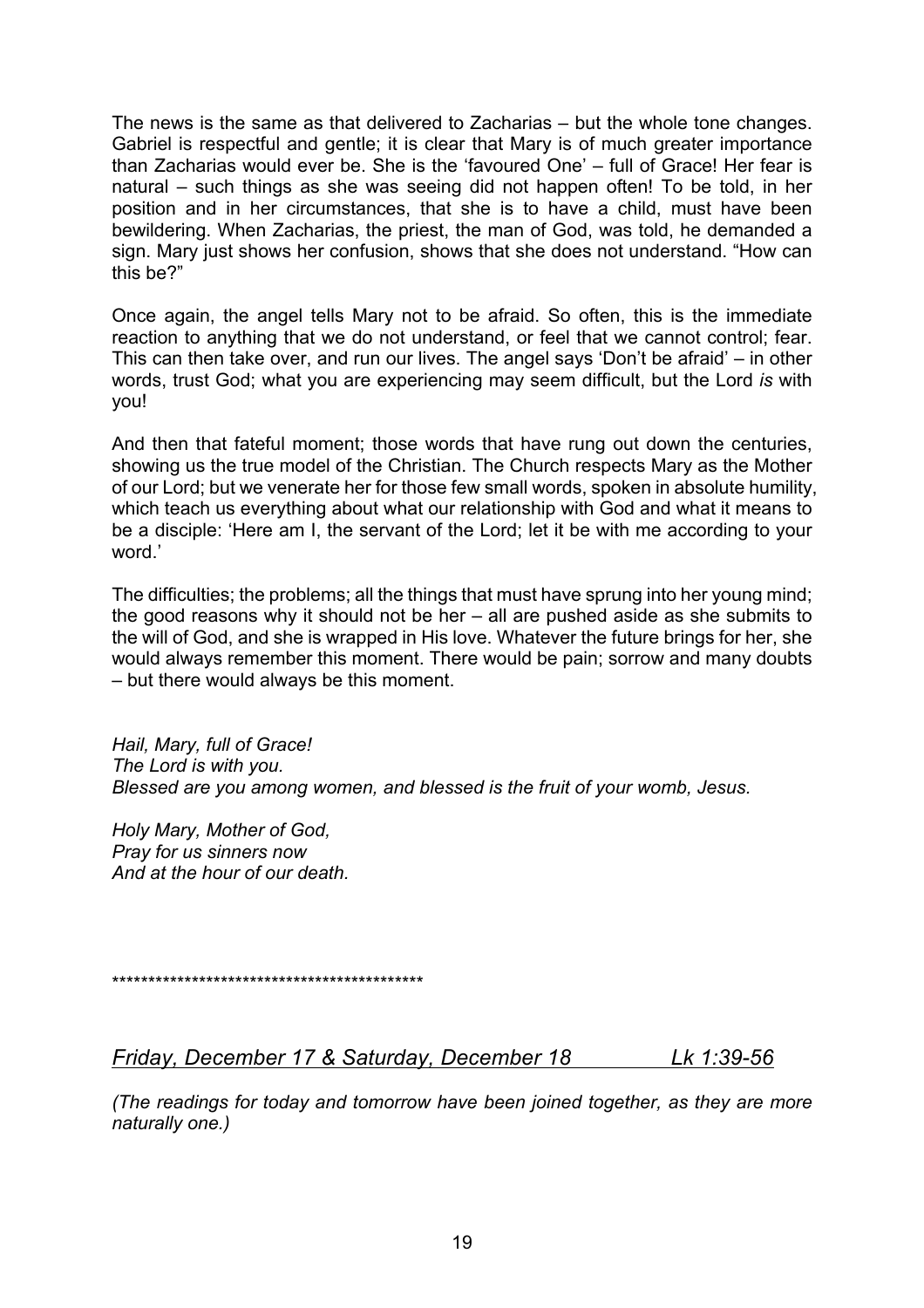There is almost an unseemly haste in Mary's desire to visit her relative Elizabeth. The angel had said that she too was pregnant – another involved in the divine plan – and it's as though Mary was desperate to share the excitement of what was happening with someone else who would understand.

And the excitement is shared; it might seem that the older woman might be tempted to jealousy, that she should be the important one, not just because of her age but because of her social position. Yet, she just expressed joy at what was happening with Mary and, much more than that, acknowledged her superior position. It really was a time of joy in the workings of God, knowing that each was doing the will of God, and without the jealousy or desire for 'acknowledgement' so dear to all of us.

But their meeting is not just expressed in joy as Mary proclaims the song which the Church has called the Magnificat. And what a song it is! Tom Wright says of it: "It is the gospel before the gospel, a fierce bright shout of triumph thirty weeks before Bethlehem, thirty years before Calvary and Easter. It goes with a swing and a clap and a stamp. It's all about God, and it's all about revolution. And it's all because of Jesus – Jesus who's only just been conceived, not yet born, but who has made Elizabeth's baby leap for joy in her womb and has made Mary giddy with excitement and hope and triumph."

Revolution! As we again read the Song of Mary we hear how God works in the world, how even what we consider normal and natural is shaken up and turned around. The proud are scattered even though they hold such high certainty in themselves in their hearts! The powerful are overthrown, because there is only one power! Those oppressed and done down are lifted up because they have no pride; those who have nothing are given all they need, while those who have so much have it removed from them! This really is stark revolution!

This is the Song of the Kingdom; it describes how things will be under the rule of God. The bullies, the proud the self-conceited will not win; the structures that we live under today will not last forever. The revolution will begin with Jesus, the Kingdom of God smashing into the World. It is of little wonder that the World did not want to hear!

\*\*\*\*\*\*\*\*\*\*\*\*\*\*\*\*\*\*\*\*\*\*\*\*\*\*\*\*\*\*\*\*\*\*\*\*\*\*\*\*\*\*\*

*Monday, December 20 Lk 1:57-79*

This long passage reflects for us the great hope that we should have in God, as He works His purpose in the world, and in history!

Again, the passage begins with a little humour. Zacharias and Elizabeth have brought their baby for circumcision. (This always happened on the eighth day after birth. It is an interesting event in the context of what is about to happen as circumcision was the great sign of the covenant between God and Israel; the hope that is to be revealed takes place within the covenant. As a slightly side issue, there is no indication that the child was named during the circumcision – it seems to be a bit of poetic licence!) By tradition, the parents had the absolute right of naming a child, and a son, especially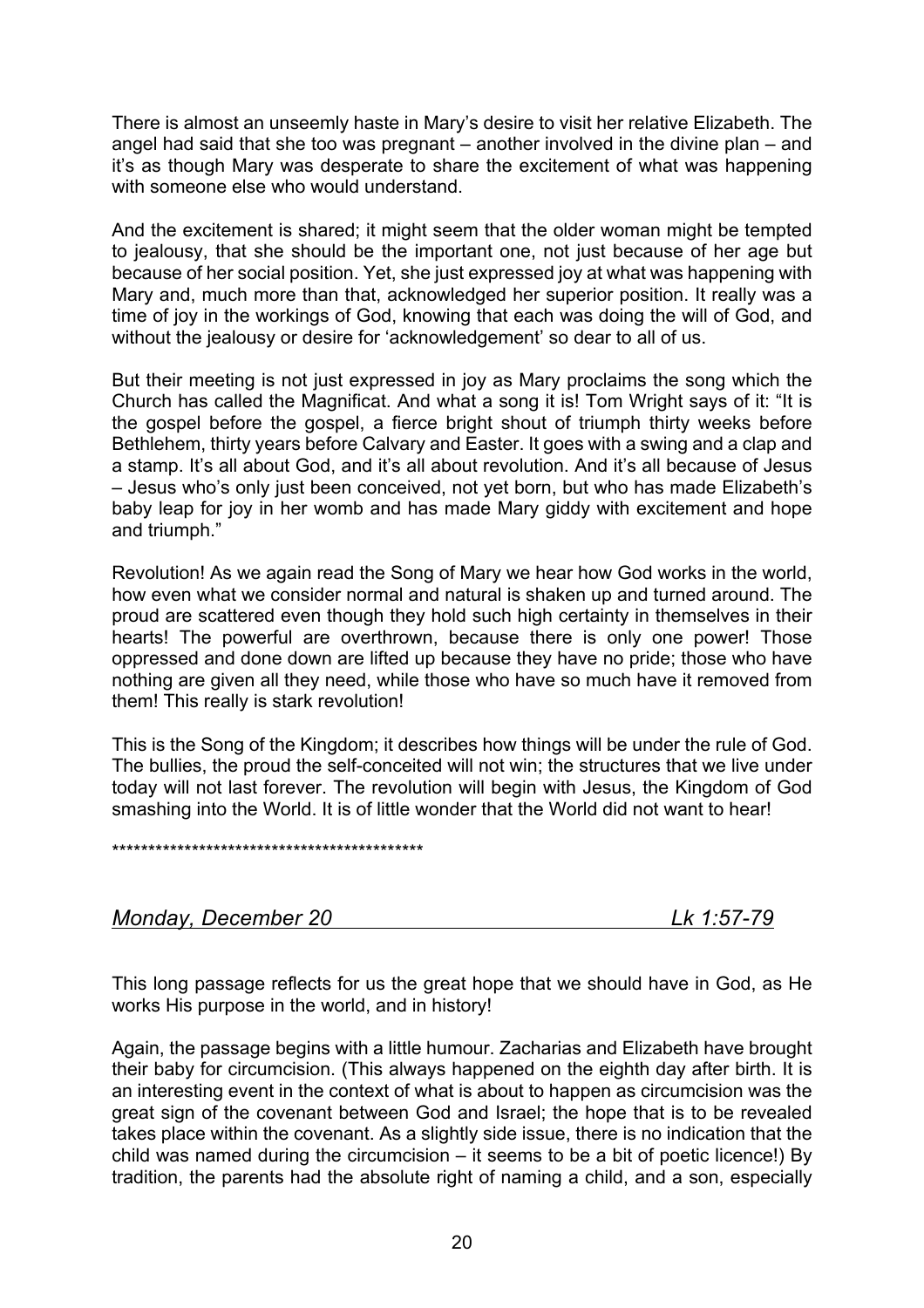the eldest, would often take on the name of the father. So, the gathered relatives expect the boy to be called 'Zacharias'; but Elizabeth says no! Slight consternation, and the gathered turn to the father! (Notice that the text says that they 'motioned' to him as though he was deaf and not just mute!) His answer is emphatic - that the boy is called John; again, note that odd use of the present tense: the child is already called John! It is as if Zacharias is a bit worried about what might happen if he shows even the slightest reluctance after his initial meeting with the angel.

And his mouth is opened, and the first thing he utters after such a long silence is a hymn of praise to God! This hymn - called the Benedictus - has come all the way down to us, and is still said daily during Morning Prayer. It is a prophetic song (again, there is the symbolism of the fact that the gift of prophecy had seemed silent in Israel for so long - just as Zacharias was silent - and was now bursting out again); it is a song of triumph, which declares that God is not just in control, that He is not just still at work, but that His plan for salvation has reached a new and momentous moment. It is a song of pride as a new father not only recognizes the birth of his child, but also recognizes the part that his son is to play in God's plan; John was chosen, as Elizabeth was chosen, as Mary was chosen, as David was chosen, as Abraham and Sarah were chosen - as far back as one would wish to go.

What is also wonderful about this passage is how personal it is. The realisation of all that is happening comes at a small, private family gathering. Nothing too grand; a rural priest and his relatives. And God bursts into the world.

\*\*\*\*\*\*\*\*\*\*\*\*\*\*\*\*\*\*\*\*\*\*\*\*\*\*\*\*\*\*\*\*\*\*\*\*\*\*\*\*\*\*\*

*Tuesday, December 21 Lk 7:24-30*

## **Context**

The disciples of John have returned to him, taking Jesus' answer. And Jesus now speaks to the crowds about John – and so, also, about himself.

Jesus asks the crowds what they were expecting to see when they went out to see John – indeed, did they have any expectations at all?

Were they expecting a *reed*, being blown around as the wind took it; bending and swaying according to the prevailing forces? That was hardly John - a man steadfast in what he was doing; a man unafraid to criticise the powerful religious authorities; a man in prison for standing up to the ruler of the day.

Were they looking for someone in 'soft' clothing (the word for 'soft' (*malakos*) means 'soft to the touch' but also acquired another meaning – 'effeminate')? Those who wear such clothes were the rulers, the ones who lived in comfort in the palaces. Again, obviously not John, the man who wore camel skins and lived in the desert.

People often don't quite know what they are looking for; they have expectations, which are often disappointed. Sometimes crowds gather just to gawp, hoping that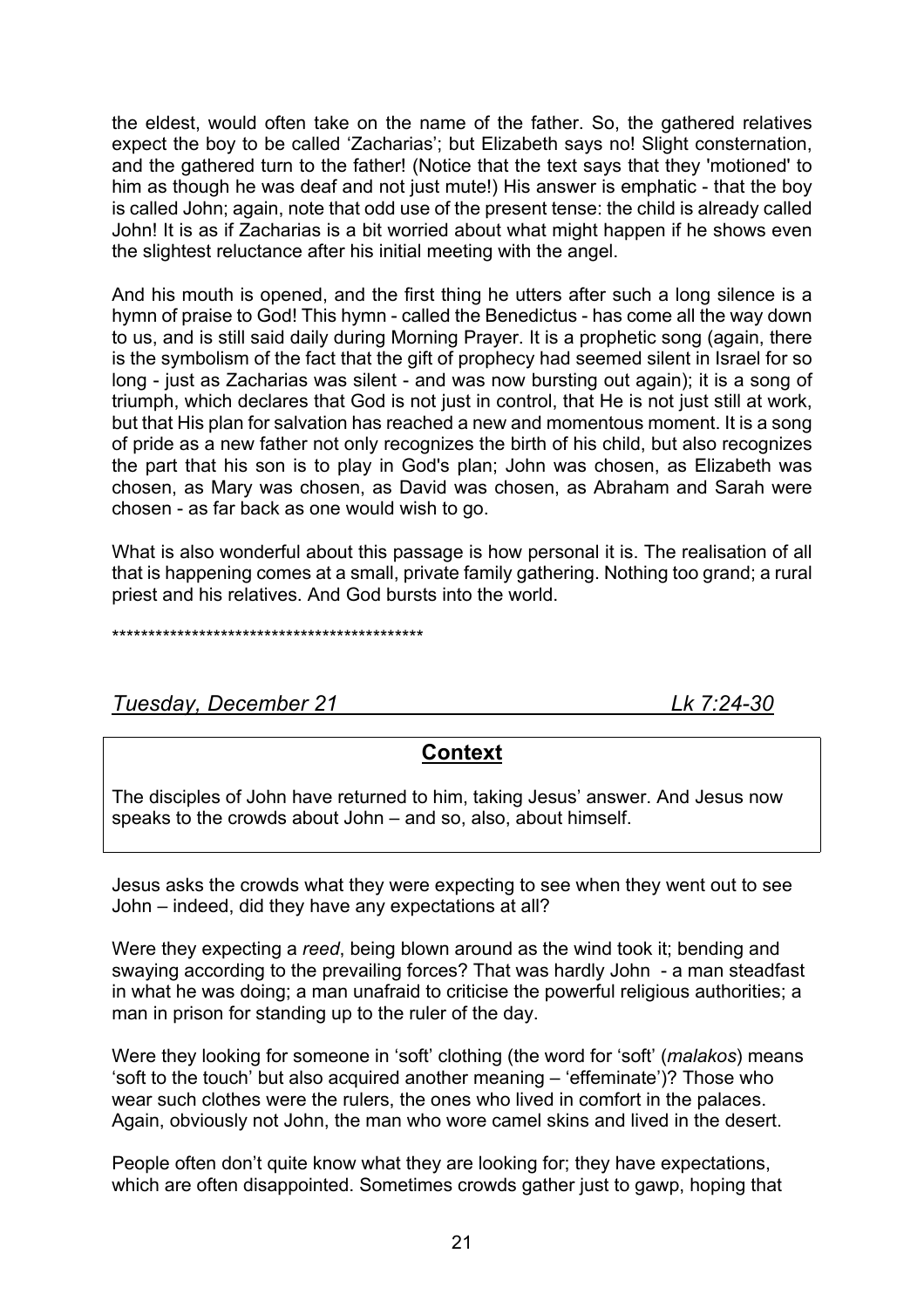something might happen. Sometimes crowds gather just because other people have gathered.

But the people must have known that there was something very different about John, and they wanted to know what he was about! So, were they looking for a Prophet? The answer to that was, of course, yes. John fitted right in with the Prophets from the past; a man unafraid of anything, who was willing to proclaim the word of God. And Jesus goes on to say that not only was John a Prophet, he was more than a Prophet.

Think about this for a moment, and think about what Jesus means by it. Firstly, it is a direct criticism of those who rejected John – especially the religious leaders. They would pride themselves in being true followers of the Law and God; people who would have completely supported the Prophets against the stupid authorities of the past. But Jesus now throws them into the same basket as the authorities of old, those who killed the prophets of God. Secondly, Jesus makes it clear that as John was a Prophet, then what he said was true – so, what John had said about Jesus was true! To reject Jesus was to reject John.

But the human way of judging greatness is not the same as God's way, the way of the **Kingdom**. Whilst Jesus was the first to say that John is great in human terms, it is also true that those who enter the Kingdom are greater. Whilst the inauguration of the **Kingdom** began with the arrival of Jesus, it's completion only came at the Resurrection.

And then it is back to the religious teachers, who had refused to accept the baptism that John proclaimed. For Jesus, this was not just a rejection of John but a rejection of God's way of doing things. The teachers obviously thought that they knew the way that things really should be done; they didn't seem to think that they needed to repent of anything, and so they turned their backs on what God was offering. It is always interesting to hear people, even good Christians, say that they have no need of the free gifts that God offers in the Sacraments – they can do without them!

\*\*\*\*\*\*\*\*\*\*\*\*\*\*\*\*\*\*\*\*\*\*\*\*\*\*\*\*\*\*\*\*\*\*\*\*\*\*\*\*\*\*\*

*Wednesday, December 22 Mt 1:1-17*

## **Context**

One would have to say that to the modern reader, this is not the most riveting part of the Gospel! A long list of unpronounceable names, with no real information about them. One wonders why Matthew bothered!

The answer is that for Matthew this was *essential*. Remember that Matthew's Gospel is the most 'Jewish' of the Gospels; it seems very likely that the writer was from a Jewish background and his Gospel was intended to be read by people from a Jewish background. For the Jews, it was essential to know the ancestry of any person, in order to judge their purity and therefore their importance and suitability. So Matthew's first readers could be assured that Jesus was indeed 'kosher'! But there's more about this which can be of interest to us…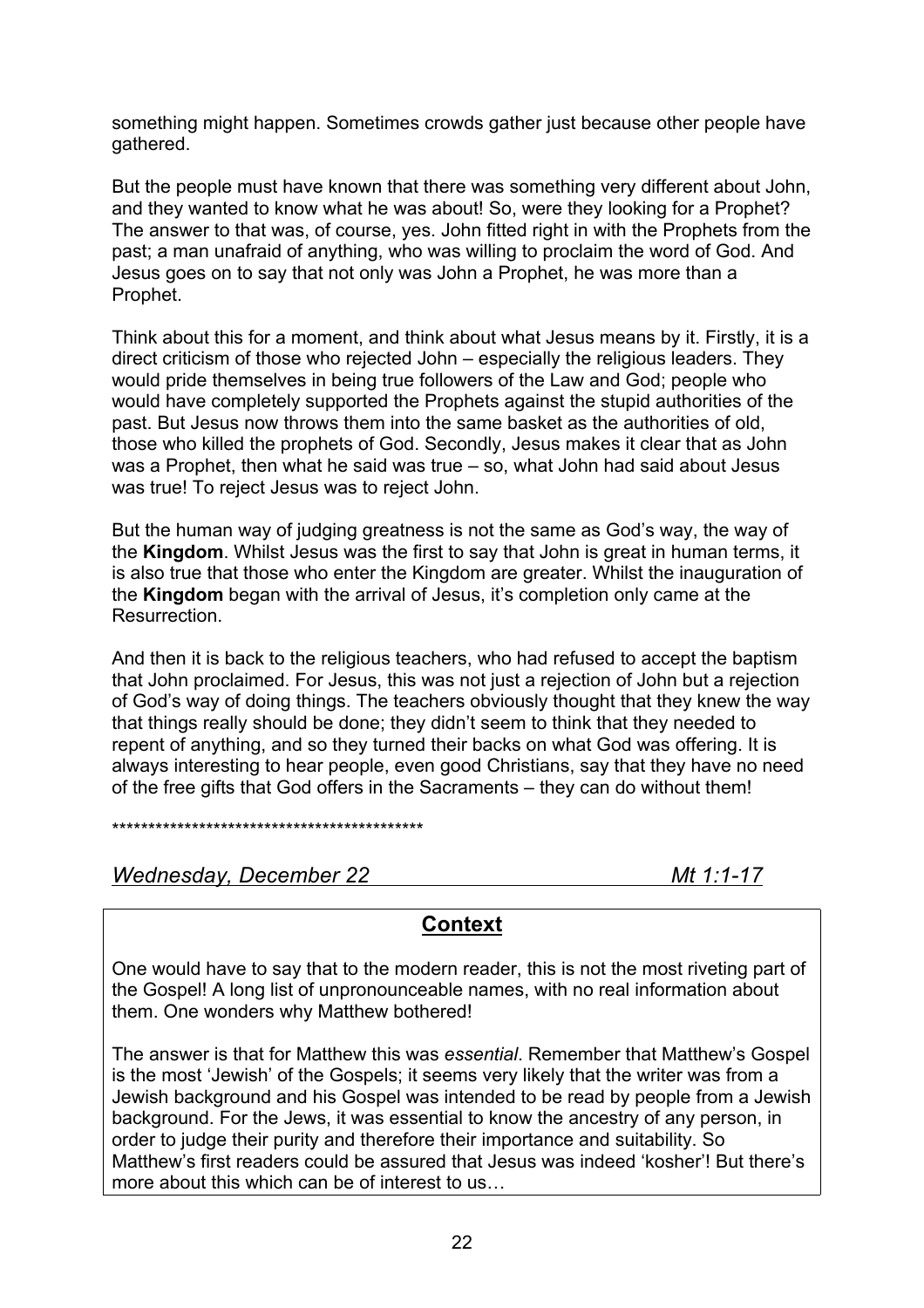## **A Few Details about Verse 1:**

'*genealogy*' – the word used is '*genesis*', a direct link with Creation and the beginning of scripture.

'*Jesus'* – the Greek form of the common Jewish name 'Joshua', meaning 'God is salvation'.

'*the Christ*' – this a title not a name; it is the Greek word for '**Messiah**'. '*son of David*' – See glossary.

'*son of Abraham*' – It was to Abraham that God's promises were made (Genesis 12:3), and Jesus was seen as the fulfilment of those promises (Galatians 3:16).

The genealogy itself is split into three sections of fourteen people each (which would make them easier to remember in a society in which such things were learnt off by heart.) The three sections are also significant:

The first section goes from Abraham to David. Abraham was seen as the father of the Jews, and it was therefore necessary that Matthew (the great 'Jewish' Gospel writer) make Abraham the starting point. (Luke, on the other hand, is the great 'Gentile' Gospel writer, concerned with all people; his genealogy goes back to Adam, the father of humanity.) So, this first section shows the rise of Israel as the people chosen by God to act for the world.

The second section goes from Solomon to the Exile in Babylon; this section in many ways represents the fall of Israel away from God into total depravity.

The third section brings the story down to Jesus himself; the rescuing of Israel and the turning of tragedy into disaster.

### *A Slight Problem*

It will be noticed that there is a bit of a problem with Joseph; he is the one connected to David, yet Jesus was not his biological father, according to Matthew. Matthew gets round this by just stating that Joseph was Mary's husband, and therefore Jesus' legal guardian.

It might also be noticed that Matthew's list of names does seem to miss a few people out. The reason for this would seem to be that Matthew is more concerned with ideas rather than historical accuracy.

What all of this does is place Jesus firmly as the culmination of the Salvation History begun in Abraham. More than that, it also gives us a good, and comforting , picture that God is in control. Even when humans move away from Him, making the plan falter, God will always bring things back to the way He wants them.

One other interesting thing about the genealogy is Matthew's mention of women. This in itself was unusual, as they did not really matter in proving the purity of the line. But even leaving that aside, it is interesting to look at the woman he does mention: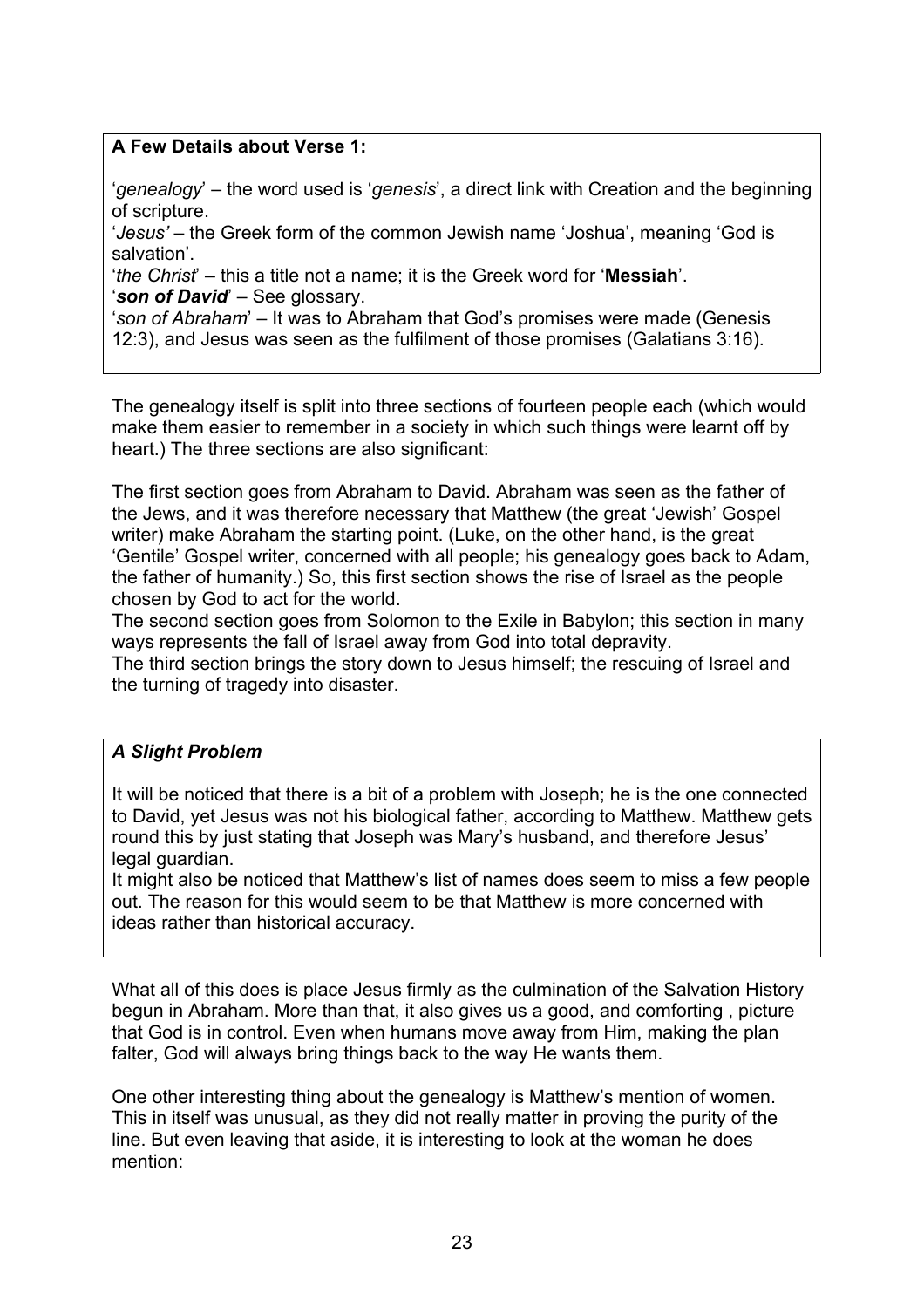- *Tamar* (Genesis 38) and adulteress and seducer.
- *Rahab* (Joshua 2:1-7 a prostitute.
- *Ruth* not even a Jew but a Moabite foreigner! ("No Ammonite or Moabite shall be admitted to the assembly of the Lord. Even to the tenth generation, none of their descendants shall be admitted to the assembly of the Lord…" (Deut 23:3).
- *Bathsheba*  the wife of Uriah, whom David had murdered. (Note that Matthew actually stresses this point, even though by the time that Solomon was born, David had already married Bathsheba – Matthew seems to want to emphasise David's sin!)
- *Mary* an obscure nobody!

Each says something about Jesus and what he came to do – by the very fact that he is linked to them so closely:

- He is not only for the good people.
- He goes to those society normally rejects
- The wall between Jew and Gentile is broken down
- God is willing to chose the unknown, irrelevant person and make them the Mother of God!

As we read this list, we can truly give thanks not only for the humanity of Jesus and for the great plan of salvation, but we can also give thanks that that salvation plan brings in a new order which includes *everybody*!

\*\*\*\*\*\*\*\*\*\*\*\*\*\*\*\*\*\*\*\*\*\*\*\*\*\*\*\*\*\*\*\*\*\*\*\*\*\*\*\*\*\*\*

### **Glossary**

### *Angel*

In popular thought, a being of great power sent by God; one of the Heavenly Realm. The name comes from the Greek '*angelos'* which can mean 'message', 'messenger', or even the one who sends a message. Four Archangels are mentioned in scripture: Michael ('*who is like God?*'); Gabriel ('*God has shown himself mighty*'); Raphael ('*It is God who heals*'); and Lucifer ('*Light Bearer'*).

### *Apostle*

The word literally means 'one who is sent'. In the Gospels it is usually reserved for the inner circle of Twelve, although later, with Paul, others are referred to as 'apostles'.

### *Centurion*

A Roman soldier with command over one hundred men. Centurions were really the backbone of the Roman army, like a modern Sergeant-Major.

### *Circumcision*

The removal of the foreskin of males. For Jews, this was the sign of the Covenant with God (Gen 17:9-14). It was usually performed on the eighth day after birth.

### *Disciples*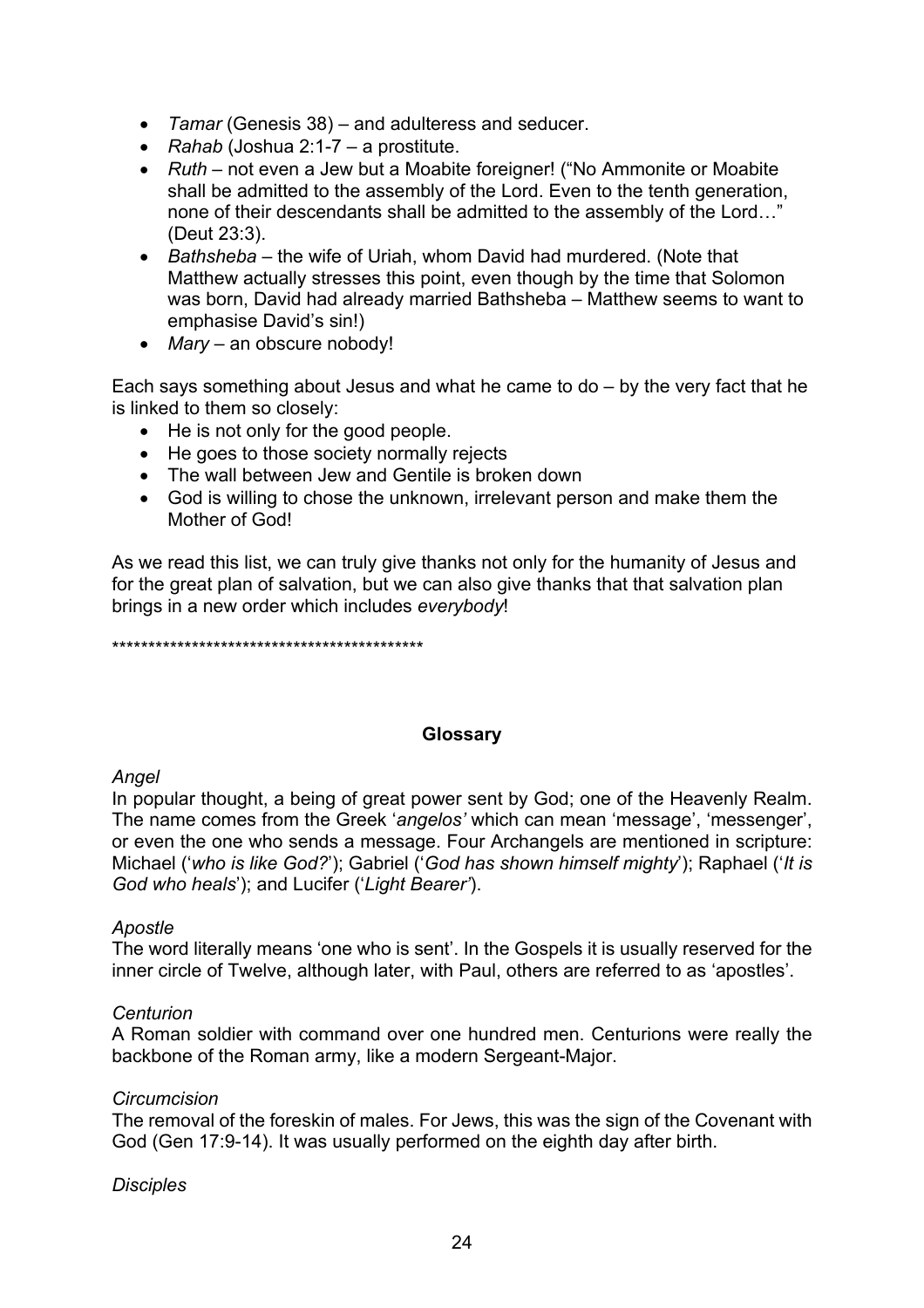'one who learns from a master, then teaches others that learning'. While we often think only of the Twelve as disciples, the gospels include many more; all linked to Jesus are disciples.

### *Galilee*

A region and large lake in northern Israel. It was bordered on three sides by three other nations, and was known as an area with quite a large number of Gentiles.

## *Gabriel*

See Angel.

### *Gentiles*

Anyone who is not a Jew! While Jews and Gentiles did live together, Jews tried to avoid any physical contact with Gentiles, whom they considered 'impure' and liable to bring impurity to a Jew.

### *Good News / Gospel*

The Greek word for this is '*euangelion'*, from where we get the word Evangelism and Evangelist. The same word in German is '*gut spiel*', which, contracted, gives us the English word 'Gospel'. All refer to the Good News of Jesus Christ!

### *Heaven*

Whereas 'earth' is the world set in time and space, 'heaven' is the dimension of God set beyond time and space. 'Going to heaven' is not about going to a place after death but is about living in the present under the rule of God.

### *High Priests*

The priests came from the tribe of Levi, and served in the Temple in rotation, offering the sacrifices. The High Priest was a direct descendent of Aaron and among his tasks was the offering of the sacrifice for the whole nation on the Day of Atonement.

### *Judea*

The Greek and Roman name for Judah. Usually it refers to the south of the country, but was also used to include Galilee and Samaria.

### *Kingdom of God / Kingdom of Heaven*

*(Luke uses the phrase 'Kingdom of God' while Matthew, as a Jew tries to avoid the use of the word 'God', out of respect, and uses the phrase 'Kingdom of Heaven').* The phrase refers not to a place, a geographical Kingdom, but to the sovereign and saving rule of God. This rule is not just in the future, it can be here and now.

*Law*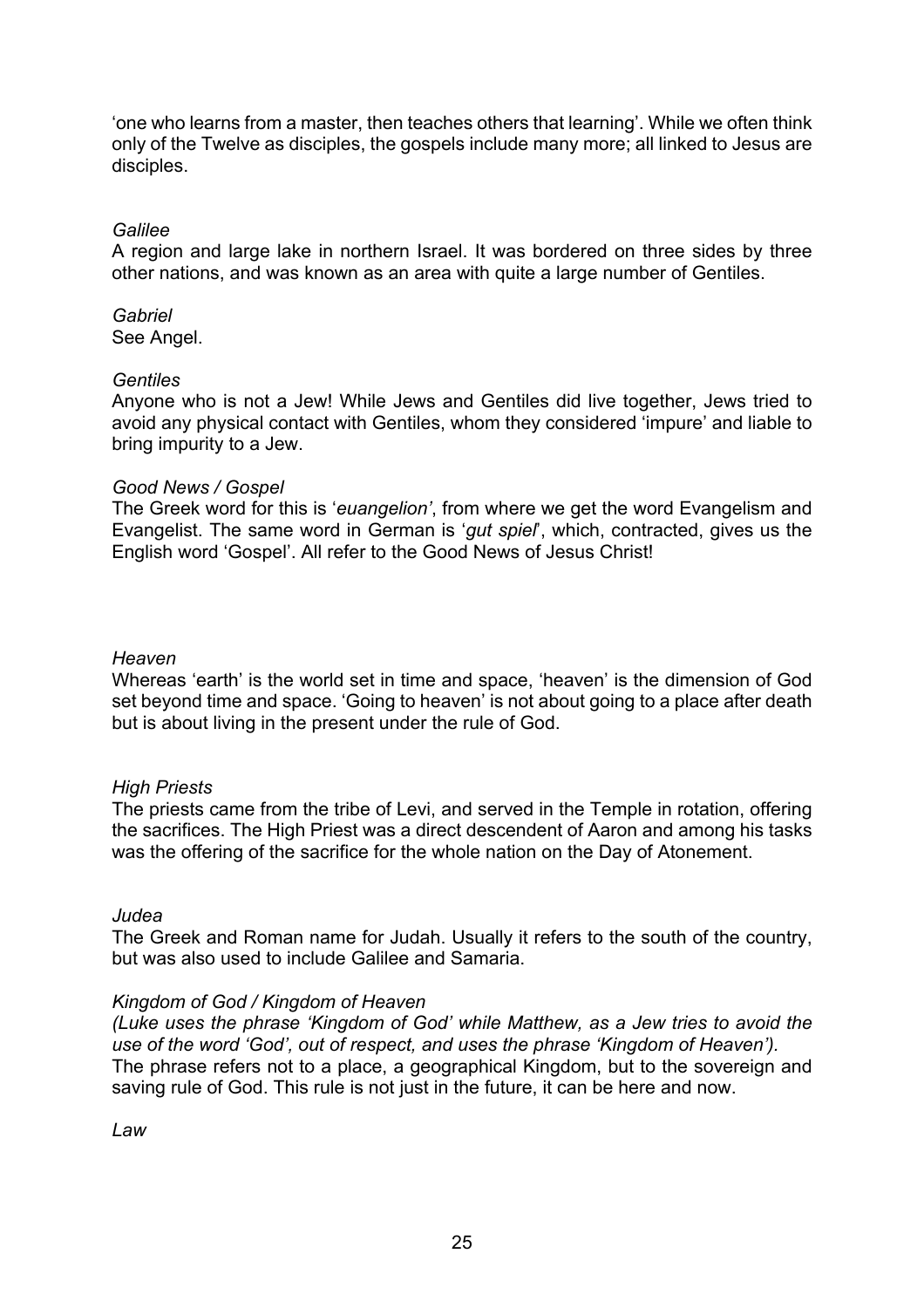For the Jews the Law was primarily the first five books of what we call the Old Testament, the Books of Moses, the Pentateuch; the Jews refer to these books as 'Torah'.

### *Messiah / Christ*

The two words mean the same thing: 'Messiah' is Hebrew, 'Christ' is Greek. The word means 'the anointed one' in other words one chosen by God. The Jews looked to a Messiah who would come and free them from their physical bondage to foreign powers; someone who would come as a mighty king. It was probably for this reason that they found it so hard to accept Jesus as Messiah.

### *Passover*

A festival to remember the 'Passing Over' of the Angel of Death in Exodus 13:3-9. Also called the Feast of the Unleavened Bread.

### *Pharisees*

A group within Judaism who kept the Law very strictly, and encouraged others to do so as well. They were not priests, but lay-men, and had great influence outside Jerusalem. Unlike many Jews, they believed in a resurrection and life after death.

### *Rabbi*

A title of respect given to spiritual leaders and instructors.

### *Sabbath*

The seventh day of the week, which was a constant reminder of both creation and the Exodus. Along with circumcision and the dietary laws, it was a badge of Jewish identity, and a huge body of laws grew up concerning its observance.

### *Sanhedrin*

The highest Jewish Court or council, made up of the Chief Priest, elders and scribes.

### *Satan*

'The Accuser'; the bible is never really clear as to the identity of the Satan – at times he is like a divine prosecutor serving in the heavenly Council (e.g. Job). But he also becomes the one trying to lead humans away from God.

### *Scribes*

People who were trained to write, and especially draw up legal contracts; thus they were often experts at the Law. Many scribes were also Pharisees.

### *Sermon on the Mount*

A series of teachings (which include the Beatitudes) by Jesus in chapters 5 -7 of Matthews Gospel. It seems likely that Matthew is bringing together into one 'slot' a lot of quotes from Jesus spread over his ministry. Luke has the same teachings, but he places Jesus in the plains; in Matthew, Jesus goes up 'the mountain' a very typical Jewish symbol of being close to God, and reflects Moses on Mt Sinai.